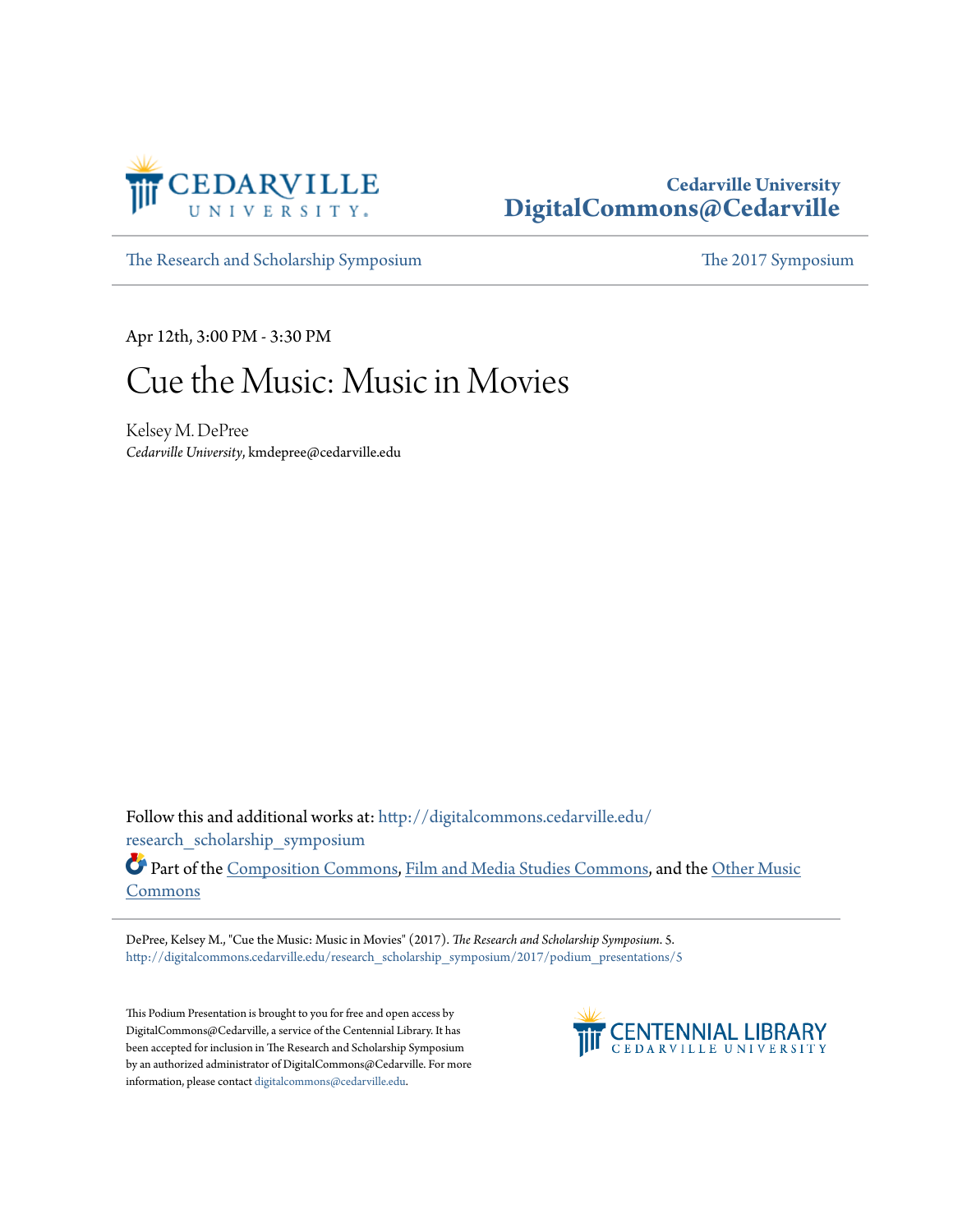The Music We Watch

Kelsey De Pree Music History II April 5, 2017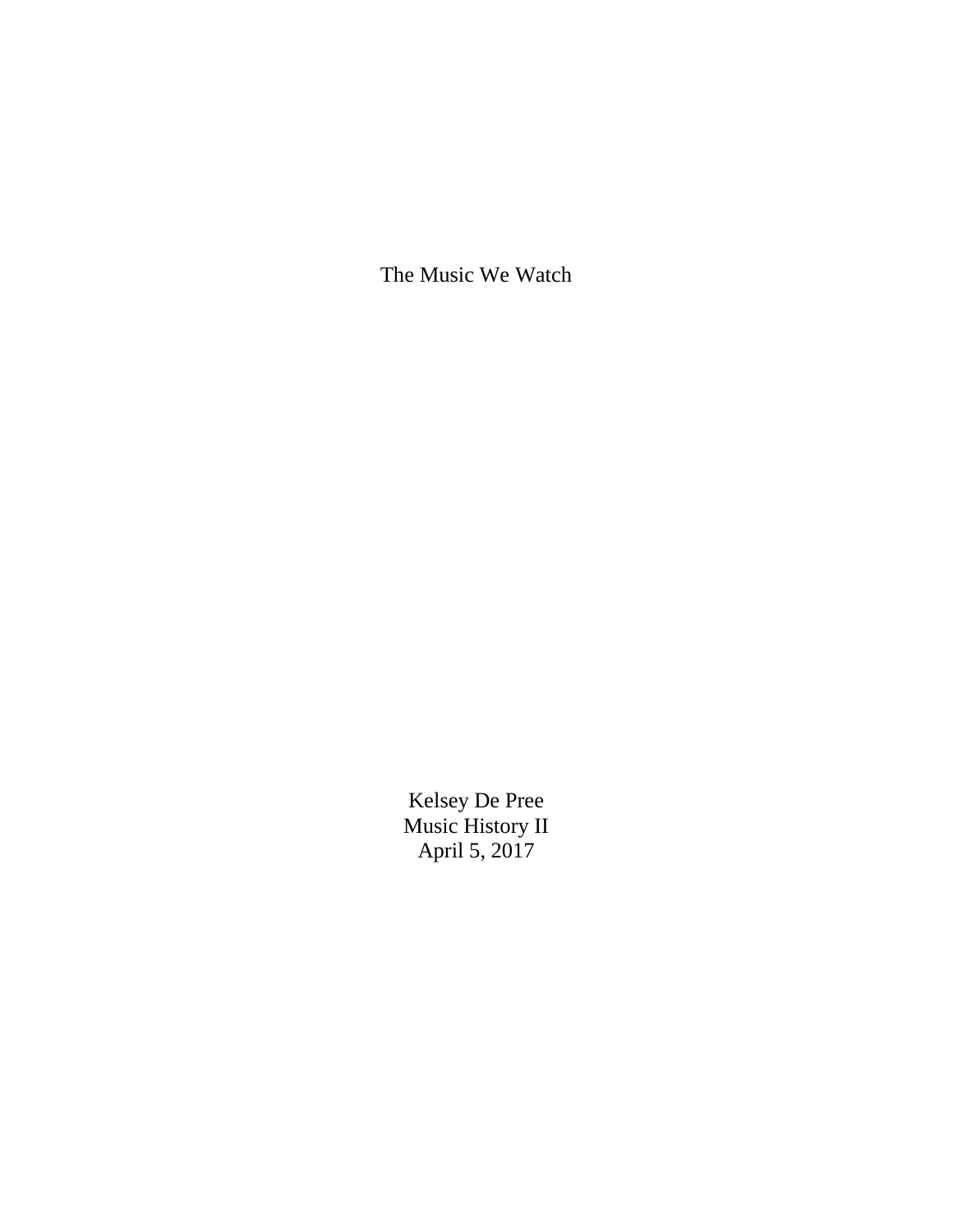Music is universal. It is present from the beginning of history appearing in all cultures, nations, economic classes, and styles. Music in America is heard on radios, in cars, on phones, and in stores. Television commercials feature jingles so viewers can remember the products; radio ads sing phone numbers so that listeners can recall them. In schools, students sing songs to learn subjects like math, history, and English, and also to learn about general knowledge like the days of the week, months of the year, and presidents of the United States.

With the amount of music that is available, it is not surprising that music has also made its way into movie theatres and has become one of the primary agents for conveying emotion and plot during a cinematic production. Because of its extreme versatility music is the ideal medium for such an entertainment form. Composers can use music that is very familiar and therefore relatable to the audience or they can choose to write music that is out of reach, ethereal, and full of fantasy.

Movies sit at the center of American entertainment because of the compelling stories they communicate. Music in movies has a significant impact on the viewer's perception of what is happening by providing musical cues about characters, moods, and plot foreshadowing. Movie communication occurs not only through watching the story but, also, by hearing it. It is the movie music that takes the audience out of their seats and emotionally into the narrative that is unfolding before their eyes.

Depending on the movie, the composer may choose to compose, borrow, or arrange for a film score. These choices cannot be made lightly because they drive narrative success. The goal of a movie soundtrack is to be as authentic and unstilted as possible. However, authentic doesn't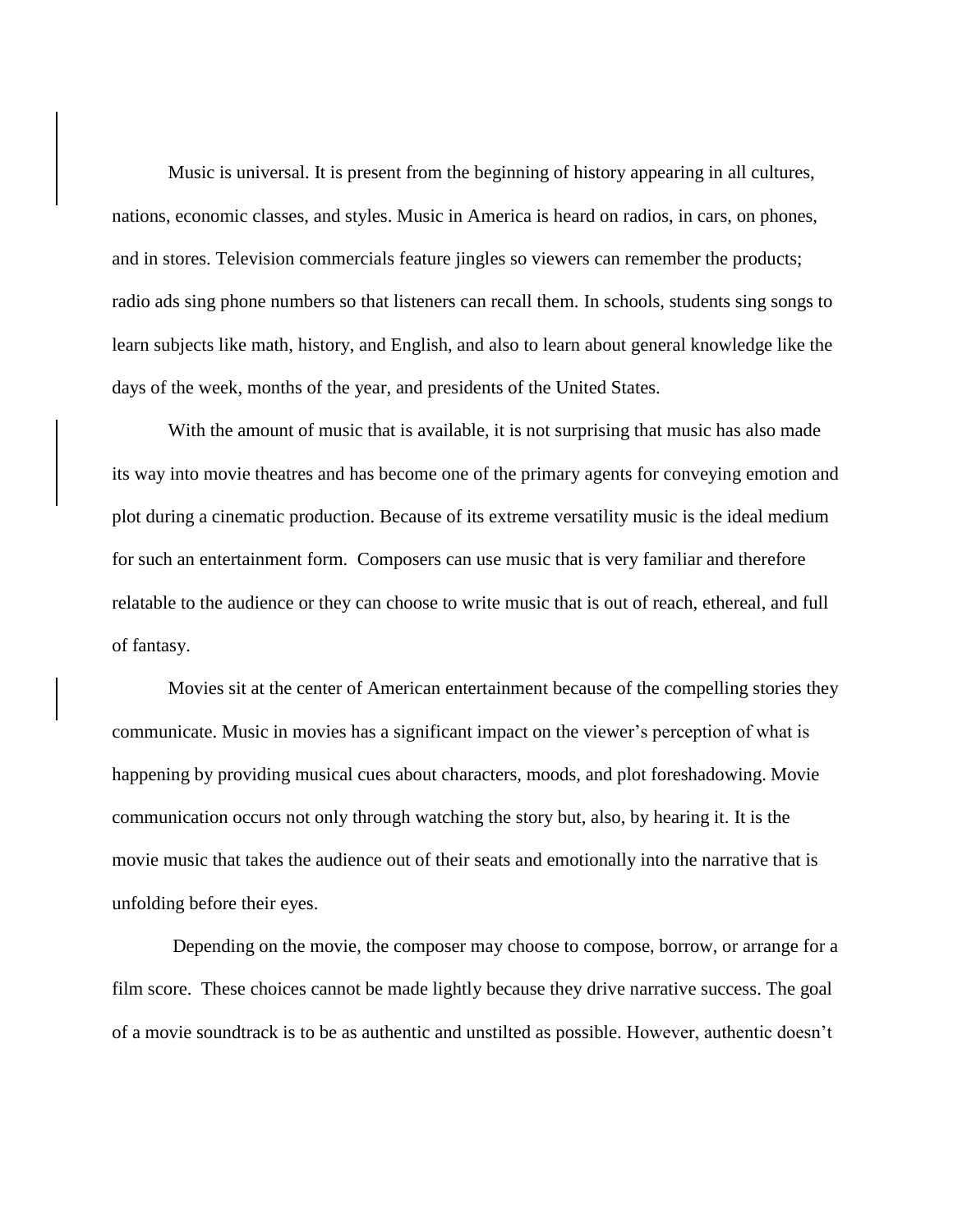always mean original musical ideas or material. Especially in Western cultures, and specifically the United States, movie soundtracks embrace kitsch.

Kitschy, as a term derived to describe the arts when used for entertainment, is the idea that something is of low quality yet still amusing to many people.<sup>1</sup> While this term is often used negatively, in reality, movie music thrives because of its ability to effectively utilize music that some consider kitschy. Kitsch in soundtracks is playing certain instruments and sounds that people association with certain emotions, cultures, or situations like Native Americans, war, love, and, joy. The point isn't necessarily to be aurally authentic but to be recognizable.

Movie music must be somewhat predictable because its function is to carry the audience between emotional extremes. One scene may be happy and serene but the very next scene takes place in the middle of a horrific war sequence. Emotionally, an audience cannot move between these two extremes as fast as they can visually absorb them. In these situations, music is essential because it bridges this emotional gap much faster than dialogue or visual stimulation. Musical cues help shape and control the audience perception of the story and drive audience interpretation of any given film.When an audience can aurally connect a situation to the action on the screen the switch in emotions is much faster, which is ideal for the pace of most movies.

Music is crucial to movies because, though music is a fundamental part of life, there is no natural soundtrack playing as humans go about their days. In other words, films portray life narratives, they are not actually real life and the music in them is for the benefit of the audience. Movie soundtracks are created for the purpose of supporting and

<sup>1</sup> Merriam-Webster's Collegiate Online Dictionary, 11th ed, Springfield, MA: Merriam-Webster, 2003.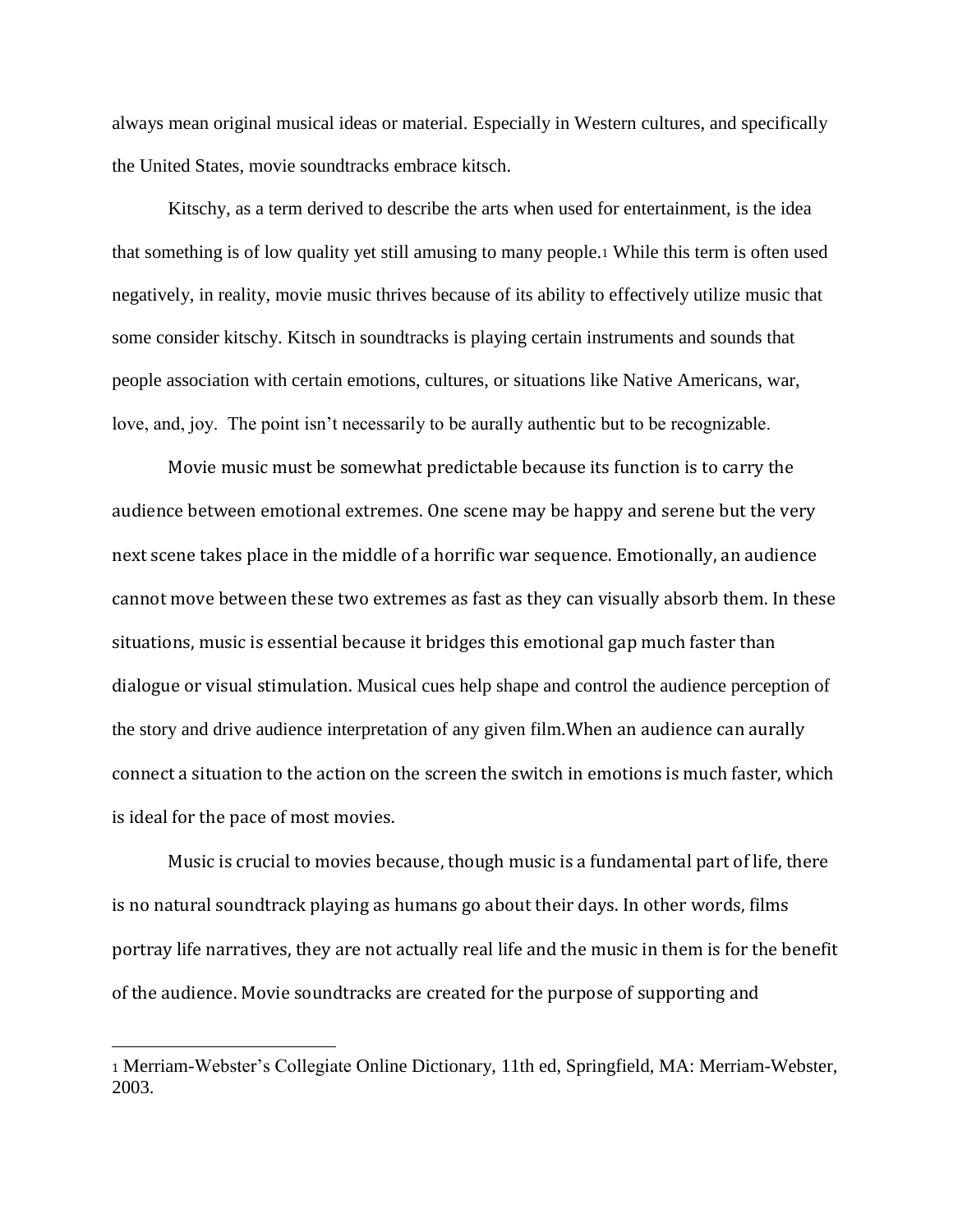explaining a narrative. The characters in movies are often not even aware that there is music playing. The emotional highs and lows conveyed by movie music are therefore somewhat artificial. "Yet despite the artificiality of the musical score in comparison with everyday life, audiences have come to accept film music as an integral part of what it means to watch a film. Films that fail to use much music or fail to use it well often have a problem involving the audience as completely as films that embrace music as a tool that can expose the inner feelings and thoughts of characters and can shape the way that viewers feel about what's happening on screen."<sup>2</sup>

Even the semi-artificial music becomes new, invigorating and exciting when it is part of a cinematic experience. Music in movies functions with a very clearly defined goal and serves a specific purpose. "Music is making an argument or working to convince or persuade the audience."<sup>3</sup> Movie music works on several levels to affect the overall storyline of the movie. As this author points out, there is a strong tradition of connection between music and movies. In fact, this marriage of music and motion picture became very normal and expected especially after music was incorporated into silent films around. "With the advent of film scoring and ultimately synchronized sound, we begin to have, for the first time on screen, a fixed and permanent association between music and image."<sup>4</sup>

The correlation between the music and the emotional experience of watching the movie is undeniable. Music in movies plays a significant role and has a powerful impact on the viewer's

<sup>2</sup> Jessica Green, "Understanding the Score: Film Music Communicating to and Influencing the Audience." *The Journal of Aesthetic Education* 44, no. 4 (2010): 81 doi:10.5406/jaesteduc.44.4.0081.

<sup>3</sup> Ibid., 82.

<sup>4</sup> Melanie Lowe, "Claiming Amadeus: Classical Feedback in American Media," *American Music* 20, no. 1 (2002): 102-19. doi:10.2307/3052244.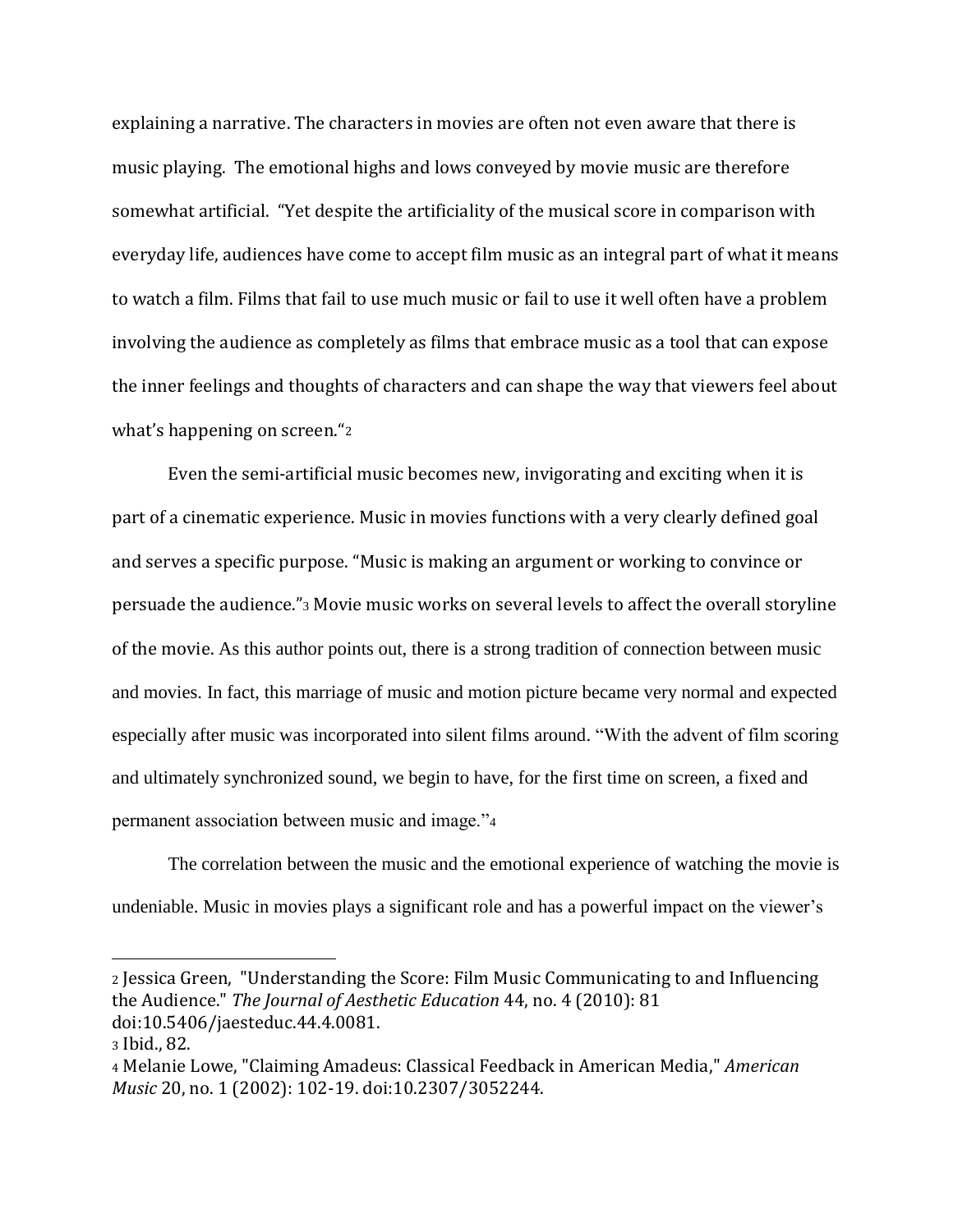perception of what is happening by providing musical cues about characters, expected emotional moods, and also by foreshadowing certain elements of the plot. Music suspends or advances plot lines by hinting toward situational outcomes, defines and introduces characters through the use of themes, and leitmotifs, and serves as transitional background between scenes.<sup>5</sup>

Each aspect of the roles of film music has a distinct purpose for movie viewers. First, it provides cues for the plot and foreshadows events that come later in the film. Sometimes this foreshadowing is directly before events and sometimes it foreshadows something that takes place much later. There are many examples of this type of music usage.

The opening scene to the 2006 movie *Déjà vu* shows the triumphant return of several hundred navy sailors. The sailors are accompanied by their families and are returning to their homes. Everyone is jubilant and merry as they board a ferryboat to head across a river. Visually, there are cues indicating there may be more going on than initially appears. The action all takes place in slow motion and the joyful expressions on the faces of everyone are brought into hyper focus. Though there are strong visual cues, which hint that this is no ordinary celebration, the strongest cue that something is amiss is in the musical scoring of this particular scene.

There are a lot of extra-musical sounds like camera lenses adjusting, along with long-held harmonic pitches that accompany the opening credits. When the scene begins and the sailors start to appear, a repetitive motive of So-Lay-May-Ray-May-Do (D, E-flat, B-flat, A, B-flat, G) in G

<sup>5</sup> Melanie Lowe, "Claiming Amadeus: Classical Feedback in American Media," *American Music* 20, no. 1 (2002): 86. doi:10.2307/3052244.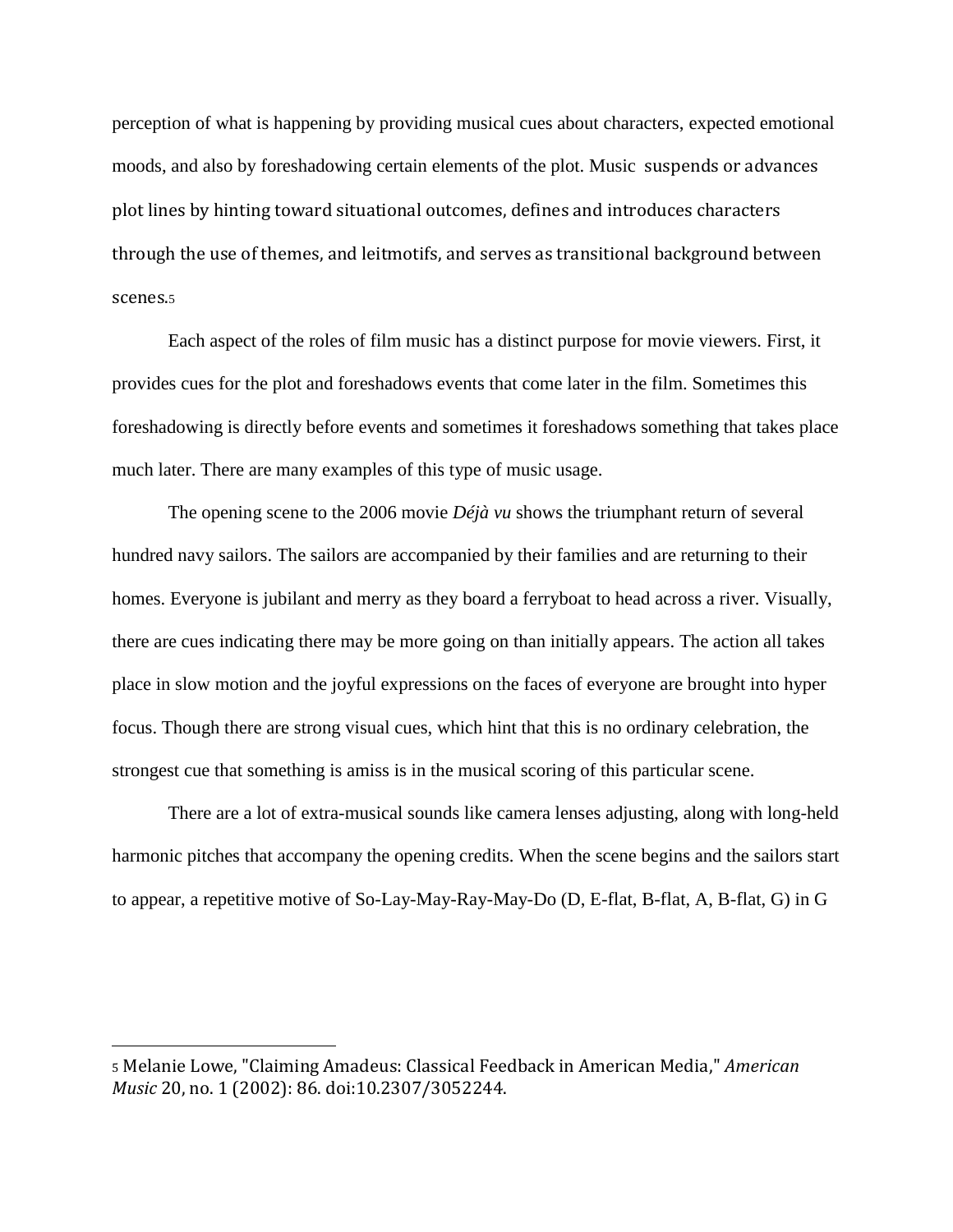minor can be heard being played by the low strings. <sup>6</sup> This motive plays over the percussion, which is in constant pounding motion. The consistent repetition in the percussion coupled with the repetitive minor motive in the low strings signals to an unknown but impending doom, which belies all the happy faces on the screen. When, only a few moments later, disaster strikes the ferry on which everyone is celebrating, this ominous music is visually explained and the soundtrack makes sense.

This is the common trend for movies. Instead of implicitly stating to the viewer that something is going to go wrong, the music acts as a powerful plot-suggesting and story-telling device. Often, the foreshadowing creates a disconnect for viewers, between what is seen and what is heard, that drives them to pay attention to the story to ascertain how it will end. The music itself begins to point toward conclusion.

Soundtrack music is also used to foreshadow plots by giving aural cues during an otherwise neutral scene. A neutral movie scene is one that can be interpreted several different ways in the absence of any leading verbal or aural cues. The music allows the viewers to form an opinion about what will occur next. A person walking through the streets is one example of a neutral scene. Depending on the music the audience can be led to think a multitude of different things about such a movie sequence. This technique has been used in many movies. One of the most famous directors to utilize this technique was Alfred Hitchcock. "The films of Alfred Hitchcock provide many such examples of this technique in which ominous music may be

<sup>6</sup> Harry Gregson-Williams, "Algiers Ferry." *Déjà vu,* Hollywood Records, Touchstone Pictures, Jerry Bruckheimer films, and Scott Free Productions, (2006) <https://www.youtube.com/watch?v=IeYwtUVkgUY>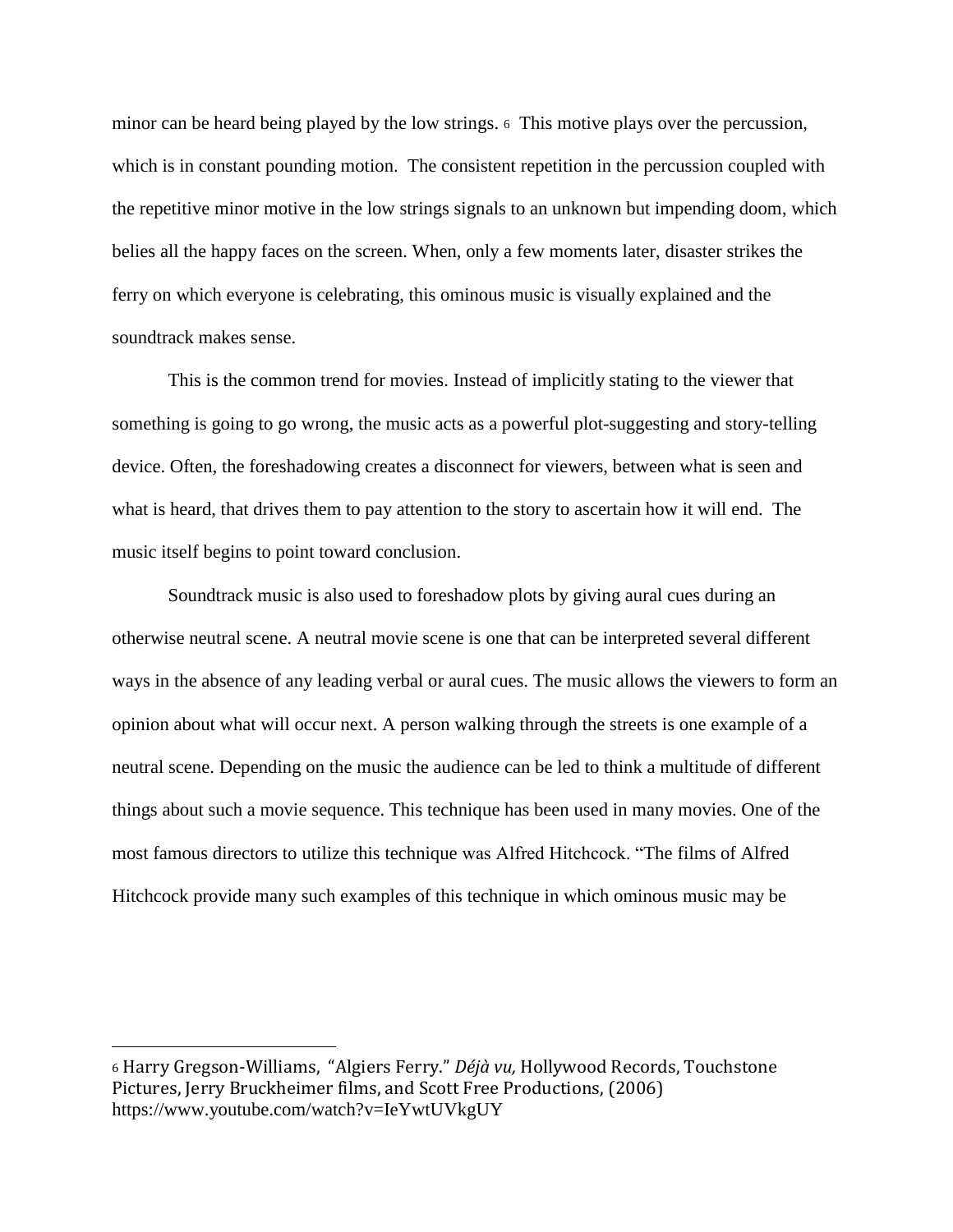played at the onset of a seemingly innocent scene of birds flying about a town square." <sup>7</sup> In these movies, and many others like it, the expectations for disaster are given entirely through the soundtrack.

The music used in these types of scenes is chosen for its emotional drive. Because music is so tied to the emotions, especially in movies, directors will choose music that will take the audience from one emotional feeling to the other quicker than dialogue can. Love scenes are often accompanied by music that conveys love. Stringed instruments with lush full harmony and soothing melodies are ideal for these situations. When there is a lot of death in a movie, the music tends to convey despair and often, the notes are played for longer periods of time. Eighth notes become whole notes and tempos slow down during sad musical segments.

In the absence of such leading music, neutral scenes can become very confusing to an audience. There have been multiple studies done to research this exact phenomenon. Many experimentalists wanted to test the influence of music on movie viewers. In one such experiment, three movie clips, from three different movies, were selected. Each clip was a scene leading up to an event but the clips were shown without their conclusions. The question in this experiment was "How does the presence of music influence the interpretation of the unfolding story and those aspects of the film that are selectively attended to and subsequently remembered?" <sup>8</sup>

Each of the three movies was chosen because they were not familiar to college-aged students. The music that normally accompanies these three clips was replaced by music wholly unconnected to the original films. Once the music had been manipulated, the group was split into

<sup>7</sup> Marilyn G. Boltz, "Musical Soundtracks as a Schematic Influence on the Cognitive Processing of Filmed Events." *Music Perception: An Interdisciplinary Journal* 18, no. 4 (2001): 428. doi:10.1525/mp.2001.18.4.427. <sup>8</sup> Ibid., 428.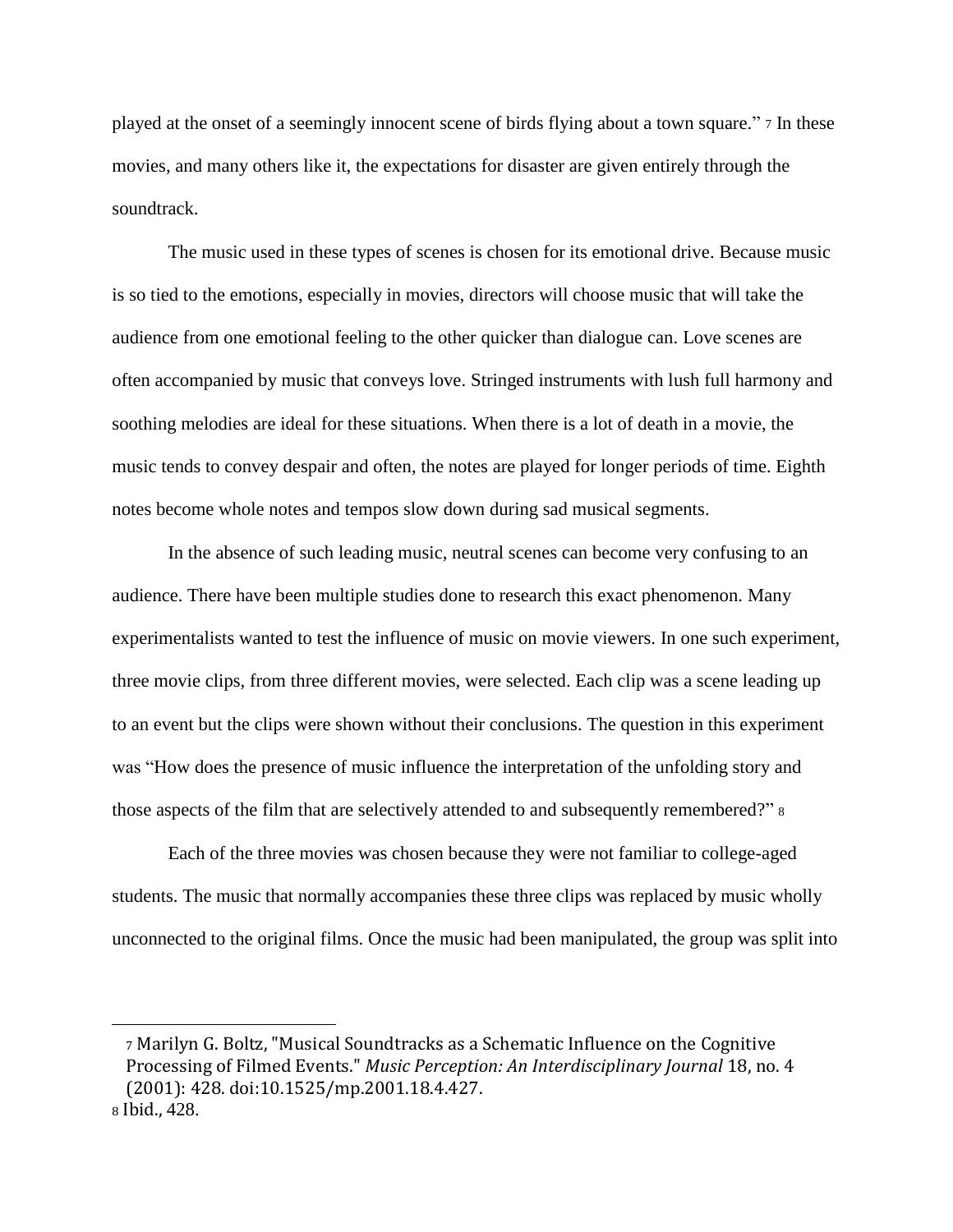three groups. One group saw each movie clip with positive and happy music, one group watched each movie clip with negative and intense music and one group watched each clip in the absence of music. The group that watched the clips with the positive music had an overwhelmingly positive impression of the outcome of each of the clips. Likewise, the group who watched the clips with the negative music had a negative impression of the outcomes of each clip. The group with no music was split almost evenly. Two of the clips with no music were deemed negative and one positive but the conviction of the watchers was not nearly as strong as it was when the clips were accompanied by music. The researchers concluded then that music does indeed play a role in movie watching and in particular as an agent in telling and foreshadowing the story to the viewer.<sup>9</sup>

There are also many classic movie motifs that are used as foreshadowing devices. One of the most iconic is the riff So-Lay-So-Lay-So-Lay-So-Lay-So-Lay-Fa-So-So-Lay-Fa-So (E, F, E, F, E, F, E, F, E, F, D, E, E, F, D, E) repeated over and over in A minor.<sup>10</sup> Every time there is a Fa in the music there is a percussion hit. This is the riff from the movie 1975 movie *Jaws*. This particular musical motif has become so well known that the within the opening couple repetitions of the notes, most people can identify what is playing. In the movie itself, this riff always precedes someone dying so people who watched this film quickly associated this musical motif with disaster. Even though the shark, the one doing the killing, is not seen until much later in the film, the expectation for its attack was set in stone. By the time the monster does make an

<sup>9</sup> Marilyn G. Boltz, "Musical Soundtracks as a Schematic Influence on the Cognitive Processing of Filmed Events," *Music Perception: An Interdisciplinary Journal* 18, no. 4 (2001): 428. doi:10.1525/mp.2001.18.4.427.

<sup>10</sup> John Williams, "Jaws Main Theme" *Jaws,* John Williams, *MCA Records album, (1975)*  [https://www.youtube.com/watch?v=ZvCI-gNK\\_y4](https://www.youtube.com/watch?v=ZvCI-gNK_y4)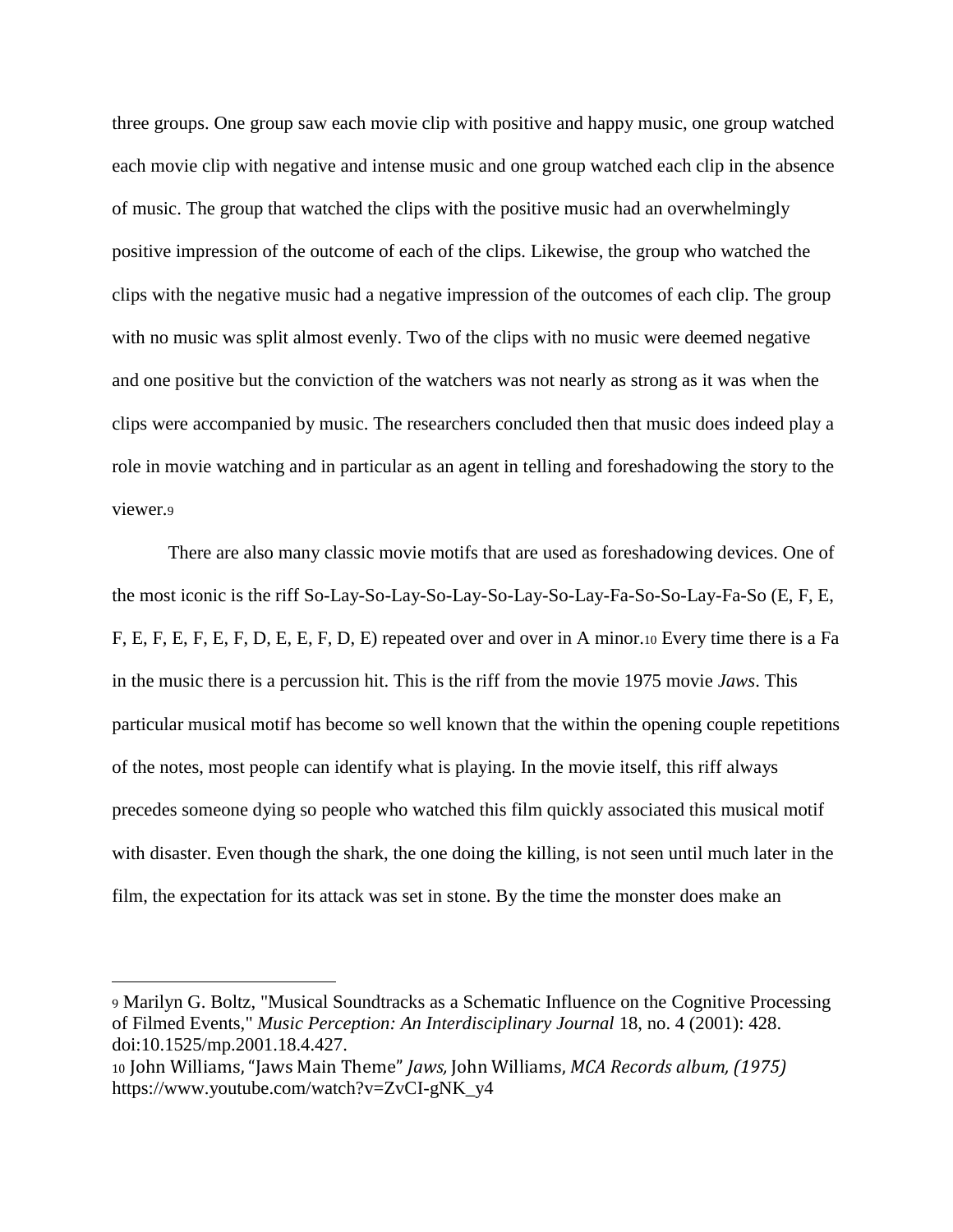appearance, the audience has made the musical association enough times that the shark doesn't seem at all out of place with the flow of drama.

In addition to providing foreshadowing of the plot, movie soundtracks alert the audience to certain characters as well as their intentions. Linking characters to music is not a new concept in film and is almost expected by audiences. So how does music in movies provide musical cues signaling characters, emotions, and their intentions?

 One of the main ways to signal to the audience that a certain character is coming is by using a musical motif or. A motif is a short melodic idea, often one that comes back repeatedly. A musical motif as a way of alerting the movie audience to characters is a commonly used cinematic device. The ideal of motifs is not a new one. It actually began back at the end of the nineteenth century. Richard Wagner was a composer who was well known for his use of leitmotifs. In fact, it was he who made them popular in theatre settings. Like a motif, Leitmotifs are musical ideas but they are specifically connected to a character, and Leitmotifs could symbolize just about anything; moods, objects, places, ideas, or mindsets. In movies, motifs and themes are treated like leitmotifs a good deal.

Wagner's leitmotifs would be linked to a particular opera character and would change as that character developed. Throughout the narrative, these leitmotifs would reappear and alert the audience that a certain character was making another entrance or perhaps changing moods.

Upon their return leitmotifs could be altered by many things such as rhythm, by intervals, by which part of the orchestra played them, and by accompanying harmony. Wagnerian leitmotifs could be added to each other if multiple characters were present or they could be played alone.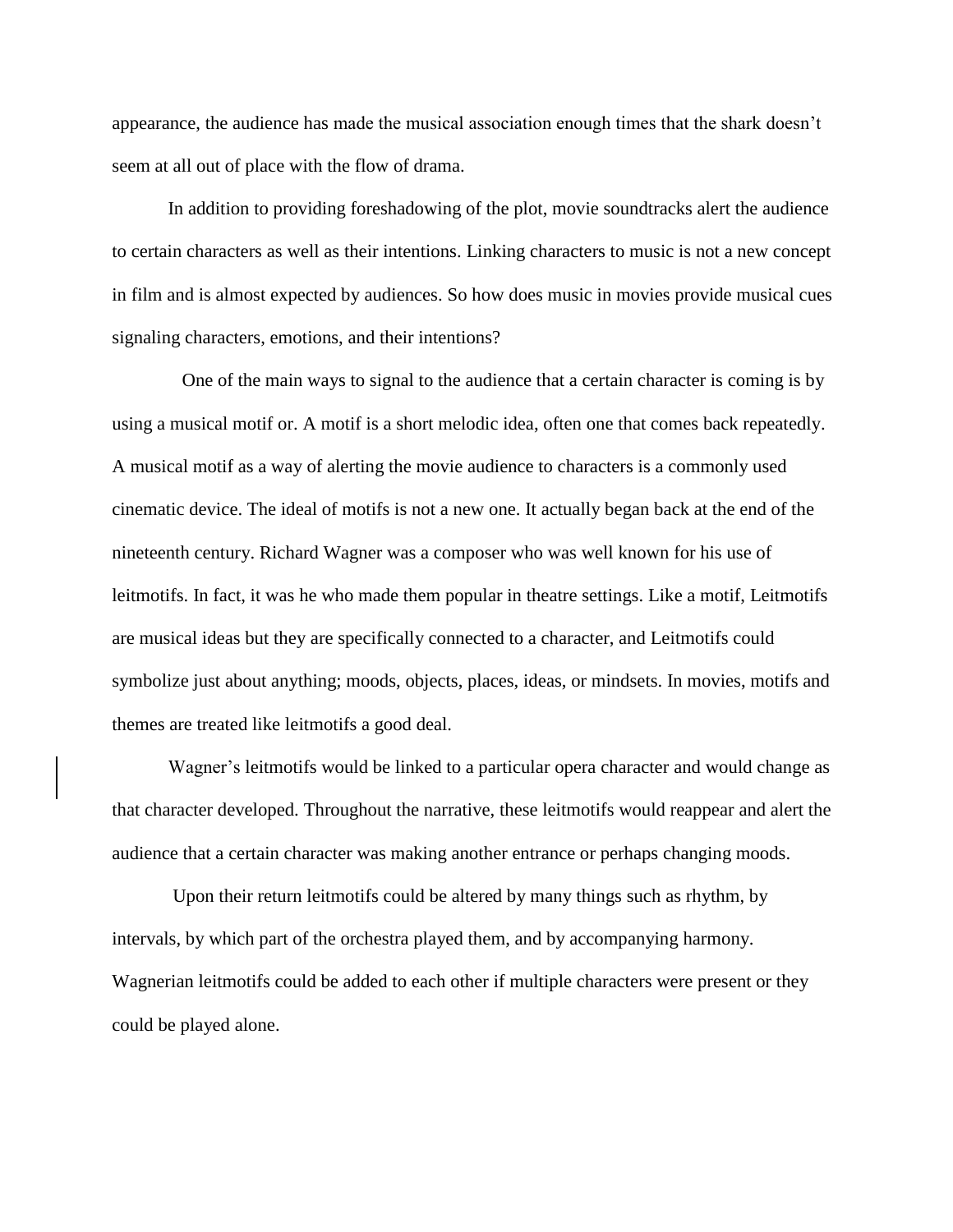Between the leitmotifs of Wagner's day and the modern movie motifs there are a few distinct differences. The motifs of movies today are, for the most part, unaltered each time they are heard. Once a character theme is played, it will remain the same throughout the film. This provides a strong connection between character and music. Film motifs are also less complicated than the leitmotifs of Wagner's era. While Wagner used his music to symbolize metaphysical implications of plot and motive, modern film scores use motifs as character signposting and cueing.

Despite these differences, modern film composers have indeed utilized the idea of leitmotifs as an ideal film score component. One of the composers well known for this musical technique is John Williams in his *Star Wars* movies. Williams heavily uses motifs with almost every main character featuring a different motif. In addition to the motifs Williams also uses overscoring. Overscoring is the reuse of music that has already been heard before in the movie. Instead of sounding gimmicky, this tactic worked very well for these movies. The motifs Williams used were immediately linked to good or bad characters so that when audiences heard certain motifs, they began to expect certain characters to make an appearance.

Some of these well-known *Star Wars* motifs include Princess Leia's theme, The Imperial March, which is known as Darth Vader's Theme, and the Love motifs for Han Solo and Leia. Each motif is not only linked to a character but also to a side of the fight. This allows Williams to shape the overall score of the movie using these motifs to aurally show which side is winning. In *A New Hope*, the Obi-Wan theme is the dominant motif heard indicating that the Rebels are winning. The exact reverse is true for *The Empire Strikes Back* where Darth Vader's Theme is played prominently throughout the entire film. *The Return of the Jedi* has all the themes equally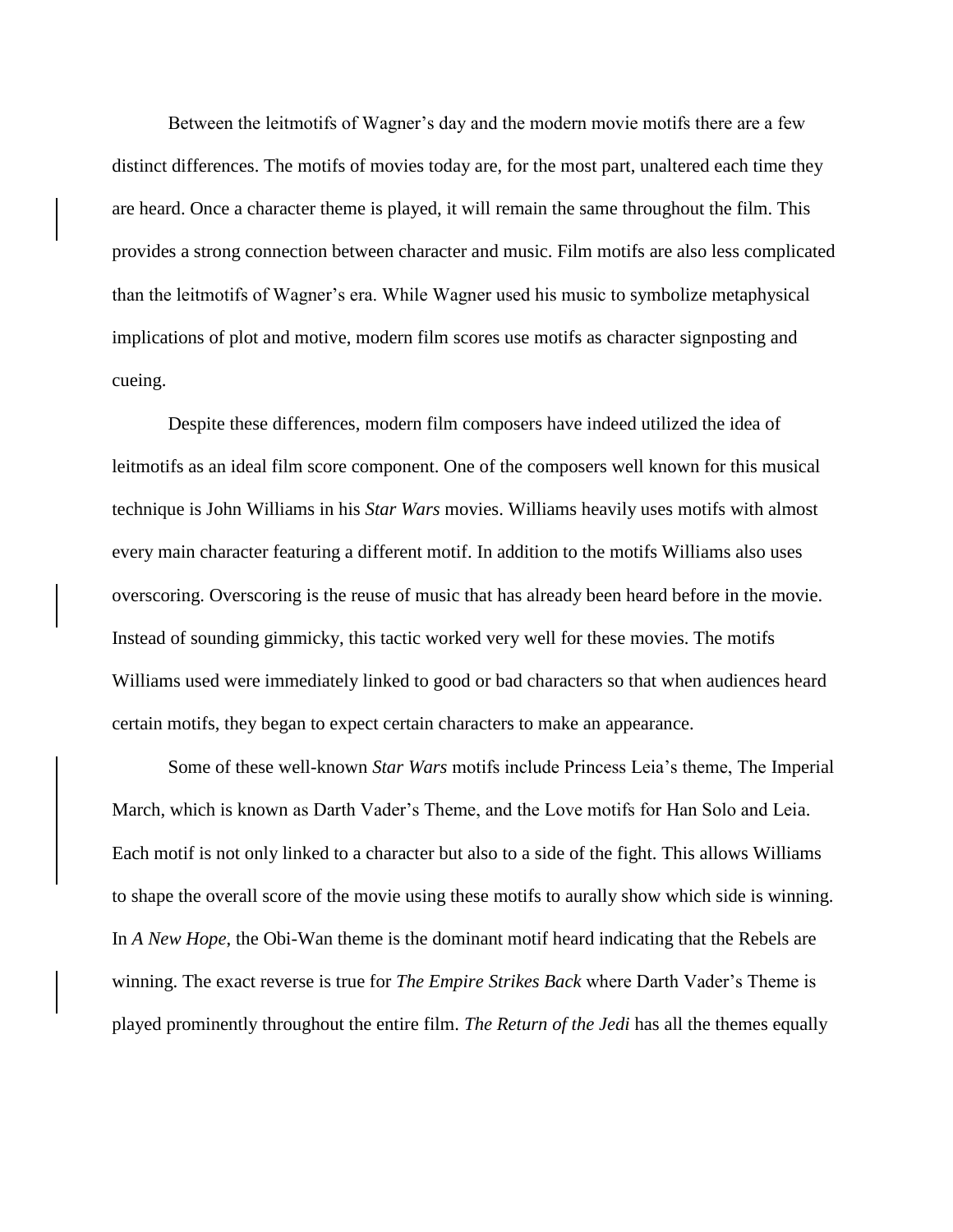represented conveying that there is no way to tell which side will win out in the end until good triumphs near the conclusion of the film.<sup>11</sup>

*Star Wars* is not the only movie franchise in which musical motifs are used. Many movies have adopted this method because it is an easy way for the audience to anticipate a character. Motifs can also tell you a little bit about the character they are connected to. Harry Gregson-Williams uses motifs in the Narnia movie *The Lion, the Witch, and the Wardrobe*. The violins play Do-Mi-Do-Fa…Re-Re-Fa-Mi…Mi-Re-Mi-Fa…La-So-Fa-Mi (C, E, D, F. . . D, D, F, E. . . E, D, E, F. . . A, G, F, E) <sup>12</sup> The sound of this particular theme is Celtic in nature and the tempo is slow. Though this particular theme continues for a while, fans recognize Lucy meets Mr. Tumnus or Tumnus' Theme within the first couple groups of notes. This is not a fast motif and, though it is set in the key of C major, it is not particularly joyful. Tumnus' character, especially when Lucy first meets him, is a conflicted character and rather sad. He is in the service of the evil figurehead, the White Witch, when Lucy meets him and, though a nice character, he has evil intentions. This is conveyed by his complicated theme.

Usually a motif will indicate a single character. Film music, however, doesn't always fit these constraints. Sometimes, a theme can represent a group of people, not simply a single individual. One example of such a theme is the Fellowship Theme from the *Lord of the Rings* movies. Originally used to be a representation the fellowship, "The Fellowship theme" is the well-known Do-Tay-Tay-Tay-Do…Fa-So-Lay-So-Fa-May-Fa-So-Fa…May-Ray-Do-Tay-Tay-

<sup>11</sup> Irena Paulus, "Williams versus Wagner or an Attempt at Linking Musical Epics." *International Review of the Aesthetics and Sociology of Music* 31, no. 2 (2000): 159. doi:10.2307/3108403.

<sup>12</sup> Harry Gregson-Williams, "Lucy Meets Mr. Tumnus" *Chronicles of Narnia: The Lion the Witch and the Wardrobe*. Harry Gregson-Williams, Andrew Adamson, Mike Elizondo, Walt Disney Records (2005)<https://www.youtube.com/watch?v=9HSrMpFQkpM>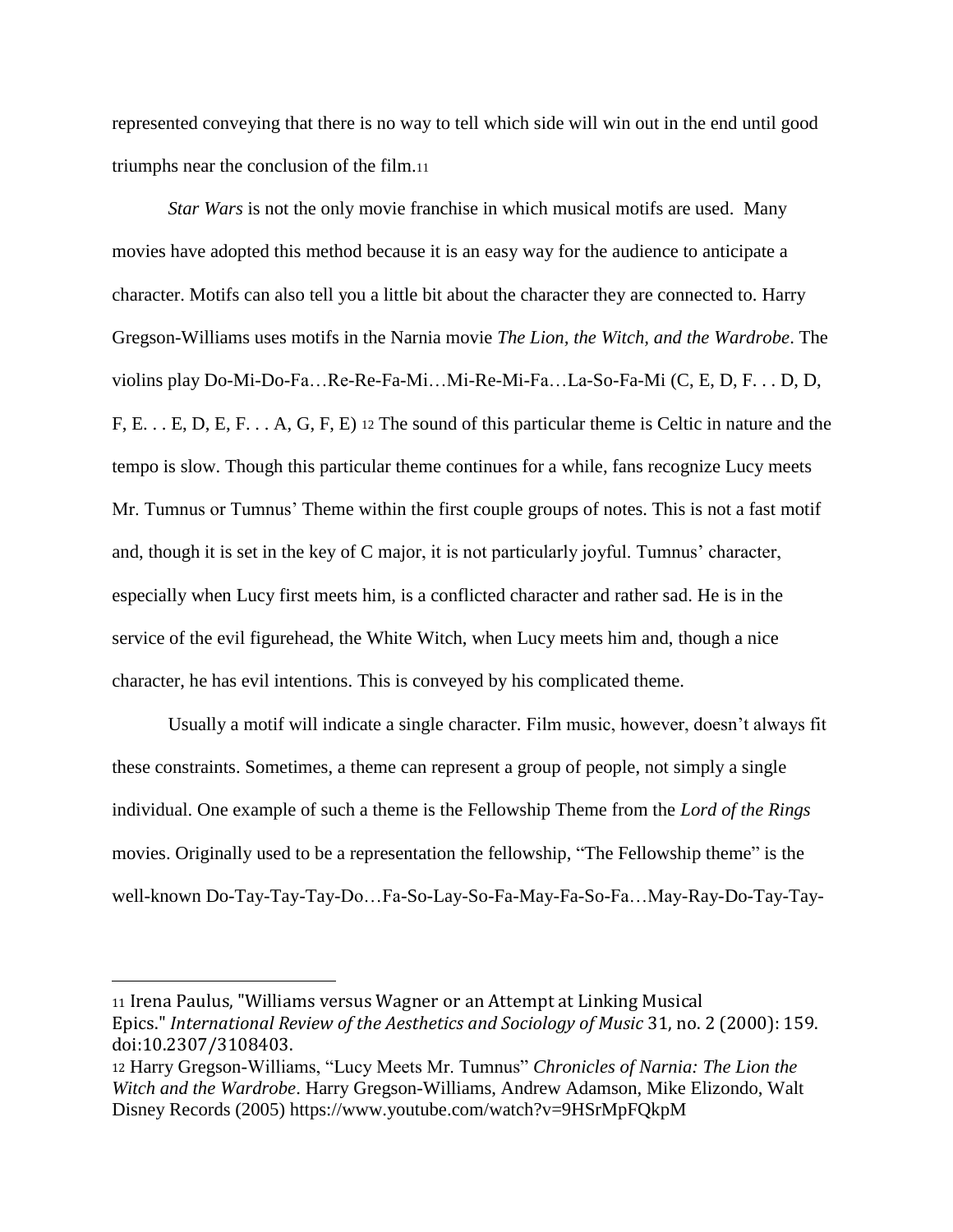Tay-Do (Which is D, C, C, D…G, A, B-flat, A, G, F, G, A, G…F, E, D, C, C, C, D) in D minor. This particular theme reoccurs every time the Fellowship is present and represents each of the nine members. Aurally, this is not a sad motif, sounding heroic and triumphant rather than sad, despite being set in a minor key. This heroic theme clearly indicates to the viewers that these nine people are the good characters with honorable intentions.

The subject of music signaling character intentions and emotions was the basis for a study of research. "The main aim of the present study is to examine whether presentation of music expressing particular emotions (happiness, sadness, fear, or anger) either before or after the appearance of a film character can influence viewers' interpretations of the character's emotions." <sup>13</sup> This specific study focused on portraying four main emotions: fear, anger, sadness, and joy. The scenes chosen for analysis were neutral scenes. There was one instrumental composition chosen for each emotion, three songs total, and each of these songs were used for each of the selected clips giving thirty-two total variants to watch. Often in movies, the focus of the viewer is not on the music itself but the movie. The music is heard first and is somewhat unconsciously processed by the brain before the scene begins. To create a similar affect, all the participants in this study were given other things to do like draw of work on puzzles. While they were involved in these activities, the music would begin. The goal was to have the musical effect take place without a conscious effort to hear it being made by the viewers.

The results were pretty much as expected in all categories. The participants that heard the happy music before and after the movie clips recorded that the character in the movie clips were

<sup>13</sup> Siu-Lan Tan, Matthew P. Spackman, and Matthew A. Bezdek, "Viewers' Interpretations of Film Characters' Emotions: Effects of Presenting Film Music Before or After a Character Is Shown." *Music Perception: An Interdisciplinary Journal* 25, no. 2 (2007): 138. doi:10.1525/mp.2007.25.2.135.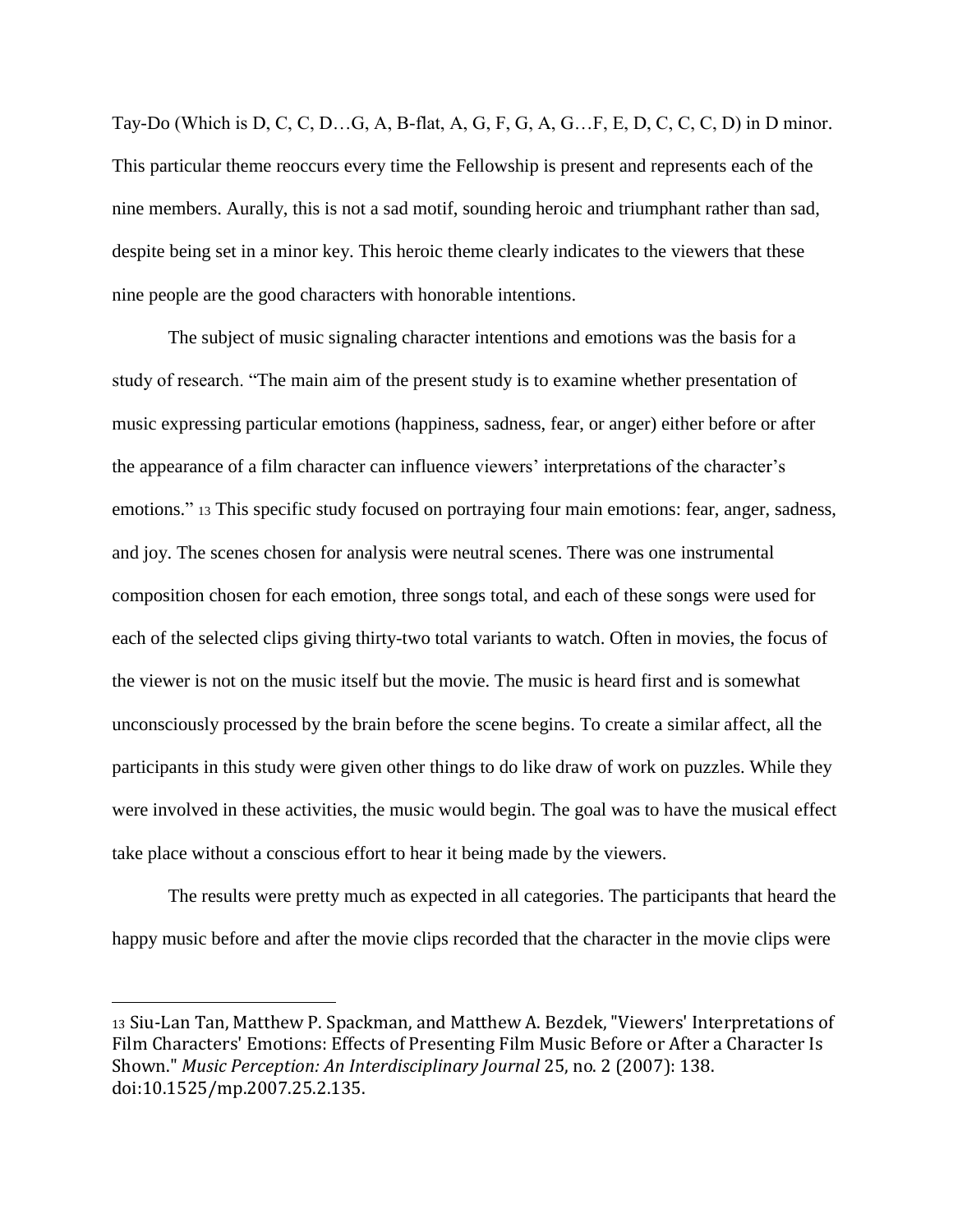happy even though they were not paying attention during the opening of the music but merely processing it. This was true overwhelmingly in all the categories except fear. Fear was the hardest emotion to accurately discern. Nevertheless, the researchers determined that music does play a significant role in how viewers see characters and their emotions.

 Music is a powerful story telling agent in movies. Its versatility is seen over and over again in film soundtracks. But in addition to serving as a certain theme or character motif, music is also used to aid in the setting of a film. What typical musical devices, (intervals, instruments, musical progression, and chords) are used to signal different movie moods, settings, and events?

One of the first things music does in film is help set the mood and location where the story will be taking place. "Music suggests the possibility of another reality: a world or universe more beautiful, more harmonic, more brilliant than ours." <sup>14</sup> Fantasy in general is a genre of movie where the setting is crucial to the story. The characters, places, and sometimes the language, take the viewer outside of this world and into another. The music is the piece that makes this transition complete. When the aural and visual work together to create a world unlike that which the audience can hear or see on earth, the otherworldly experience can be enjoyed.

Fantasy music is often majestic and broad in nature consisting of full orchestras playing at high volumes. Fantasy music is composed to paint a vast picture to the viewer. The idea is to create a world that is nothing like what humans can experience. This music is also only for the viewers or non-diegetic. This means that the characters themselves do not hear the music and are not supposed to be playing it.

<sup>14</sup> Isabella Van Elferen, "Fantasy Music: Epic Soundtracks, Magical Instruments, Musical Metaphysics." *Journal of the Fantastic in the Arts* 24, no. 1 (2013): 4. http://www.jstor.org/stable/24352902.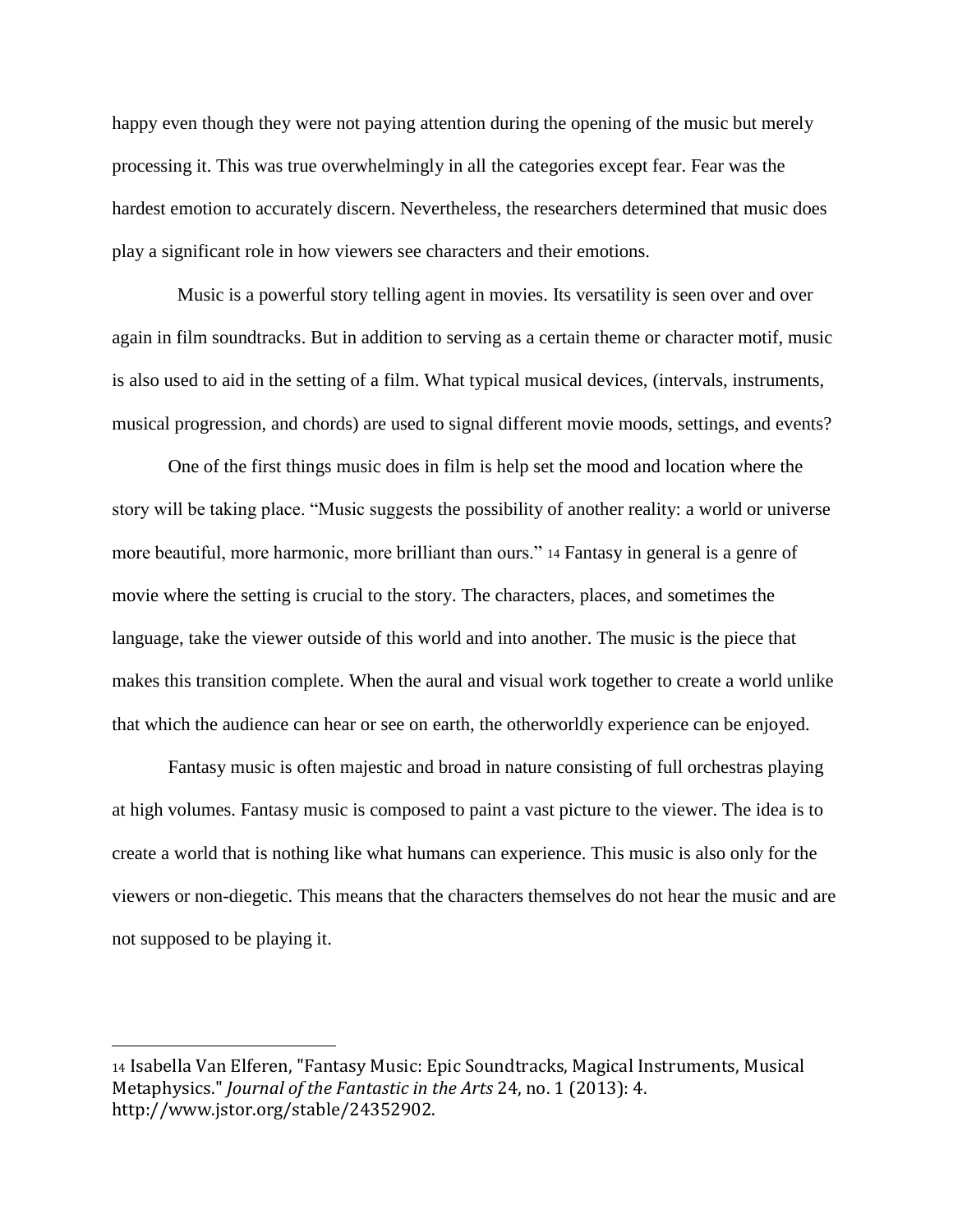"Majestic environments painted for the eyes of fantasy readers become visible and audible in film, television and games. Viewers marvel at the beauty of forests and hill slopes, or at the brooding vastness of outer space while being thrilled by the soundscapes that these new lands generate. Epic music sweeps and thunders its intricate melodies and rich harmonies over impressive visuals, irresistibly drawing the audience into the mythical world depicted onscreen."<sup>15</sup>

It is non-diegetic music that pushes the audience to the different emotions and feelings as well as providing character cues. Soundtracks known as epic soundtracks often accompany fantasy movies. Epic soundtracks use full orchestras that play different timbres and colors. Like the lands this music describes, these soundtracks are full of musical contrasts between full orchestra and one section. It is not uncommon to hear heavy percussion and loud brass in one section and then a few violins or a flute solo in the next.

"It was developed in film soundtrack composing by musicians such as, most prominently, John Williams, who composed the epic soundtrack for the *Star Wars* saga; Williams' approach was followed by composers like Harry Gregson-Williams (e.g., *Chronicles of Narnia*), Howard Shore (e.g., *Lord of the Rings*), and Hans Zimmer (e.g., *Inception*). It has also been used in animation film soundtracks like John Powell's successful scores for *How to Train Your Dragon* (2010) and in television soundtracks like Rob Lane and Rohan Stevenson's score for the BBC series *Merlin* (2008-2013)." <sup>16</sup> These soundtracks have each their own iconic and recognizable sounds and have become classics in the film industry world of fantasy.

<sup>15</sup> Isabella Van Elferen, "Fantasy Music: Epic Soundtracks, Magical Instruments, Musical Metaphysics." *Journal of the Fantastic in the Arts* 24, no. 1 (2013): 5. [http://www.jstor.org/stable/24352902.](http://www.jstor.org/stable/24352902) <sup>16</sup> Ibid., 6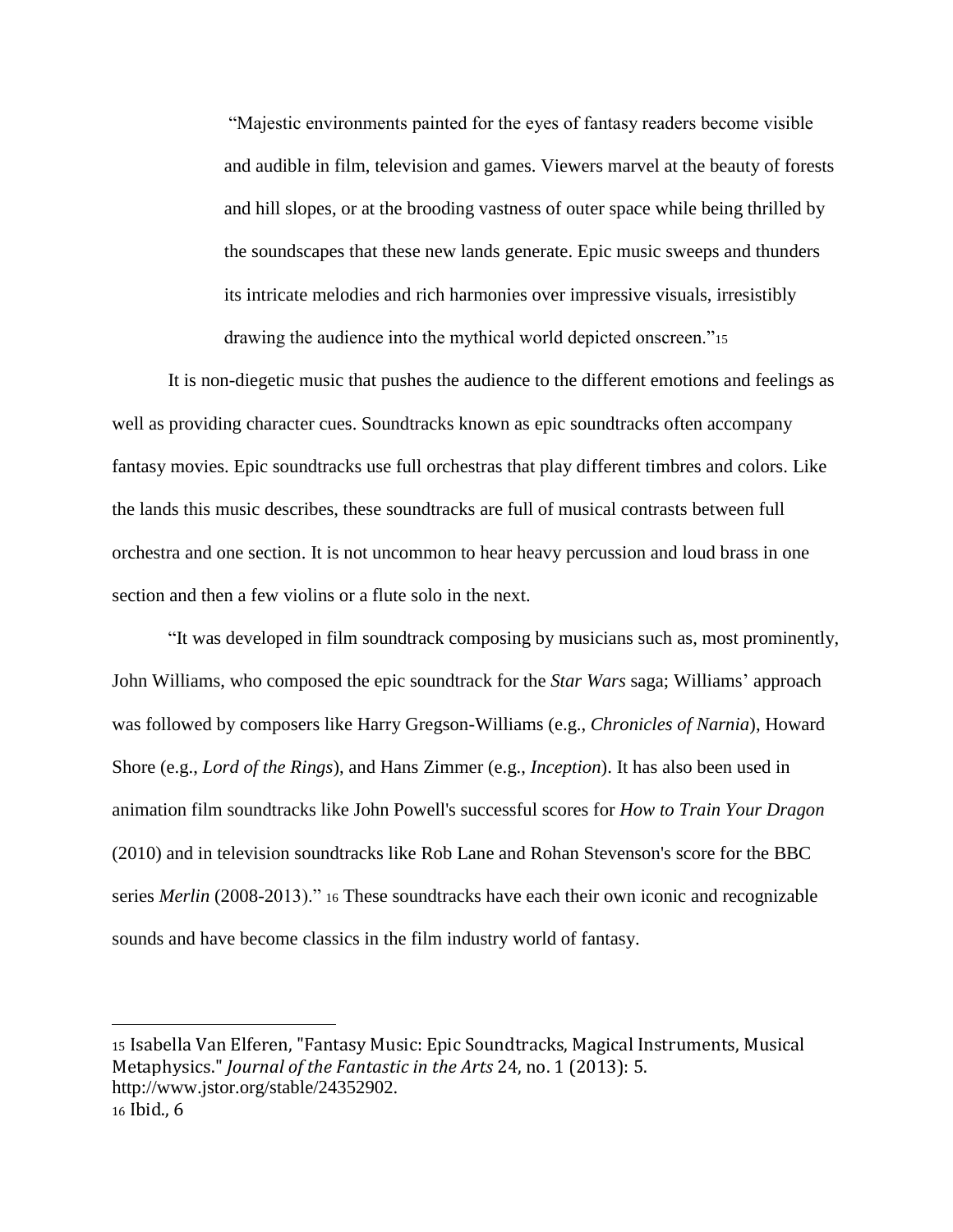Howard Shore in his orchestration of the *Lord of the Rings* series capitalizes on the familiar to make his other world more authentic. The music is a classic example of a fantasy film soundtrack. "Shore's musical scores help to highlight the mythic character of Tolkien's narrative…It adds emotional and intellectual feeling to the visual images, pointing particular attention to specific scenes and representing the tensions built or released as the narrative and visual images unfold. <sup>17</sup> Within this mythic aspect are relatable musical forms like folk style pieces.

All the music of *Lord of the Rings* is connected and consistent. This is another powerful tool for composition of a world. If the music remains the same especially within a series, then audiences can make an automatic connection between the storylines. "Like Williams' scores for *Star Wars*, the scores to all three films are composed as one overarching composition, with consistent leitmotifs identifying characters and situations throughout and thus reinforcing the epic feeling that all the events in Middle-earth are interconnected." <sup>18</sup>

One of the opening scenes of the *Fellowship of the Ring* features bright sunshine and happy hobbits. The soundtrack for this section is bright and somewhat Celtic in nature giving the impression of a folk tune but also a merry place where peace and frivolity are a normal part of everyday life. The music has a lot of staccatos and pauses that sound playful and full of joy. The melody uses a rhythm that switches between sixteenth notes and eight notes. This also lends to the happy-go-lucky feel of the mood. <sup>19</sup>

<sup>17</sup> Isabella Van Elferen, "Fantasy Music: Epic Soundtracks, Magical Instruments, Musical Metaphysics." *Journal of the Fantastic in the Arts* 24, no. 1 (2013): 44-45. [http://www.jstor.org/stable/24352902.](http://www.jstor.org/stable/24352902)

<sup>18</sup> Ibid., 6-7.

<sup>19</sup> Shore, Howard. "Concerning Hobbits." *Lord of the Rings: The Fellowship of the Ring.* Shore, Howard. Reprise Records (2002) https://www.youtube.com/watch?v= pGaz qN0cw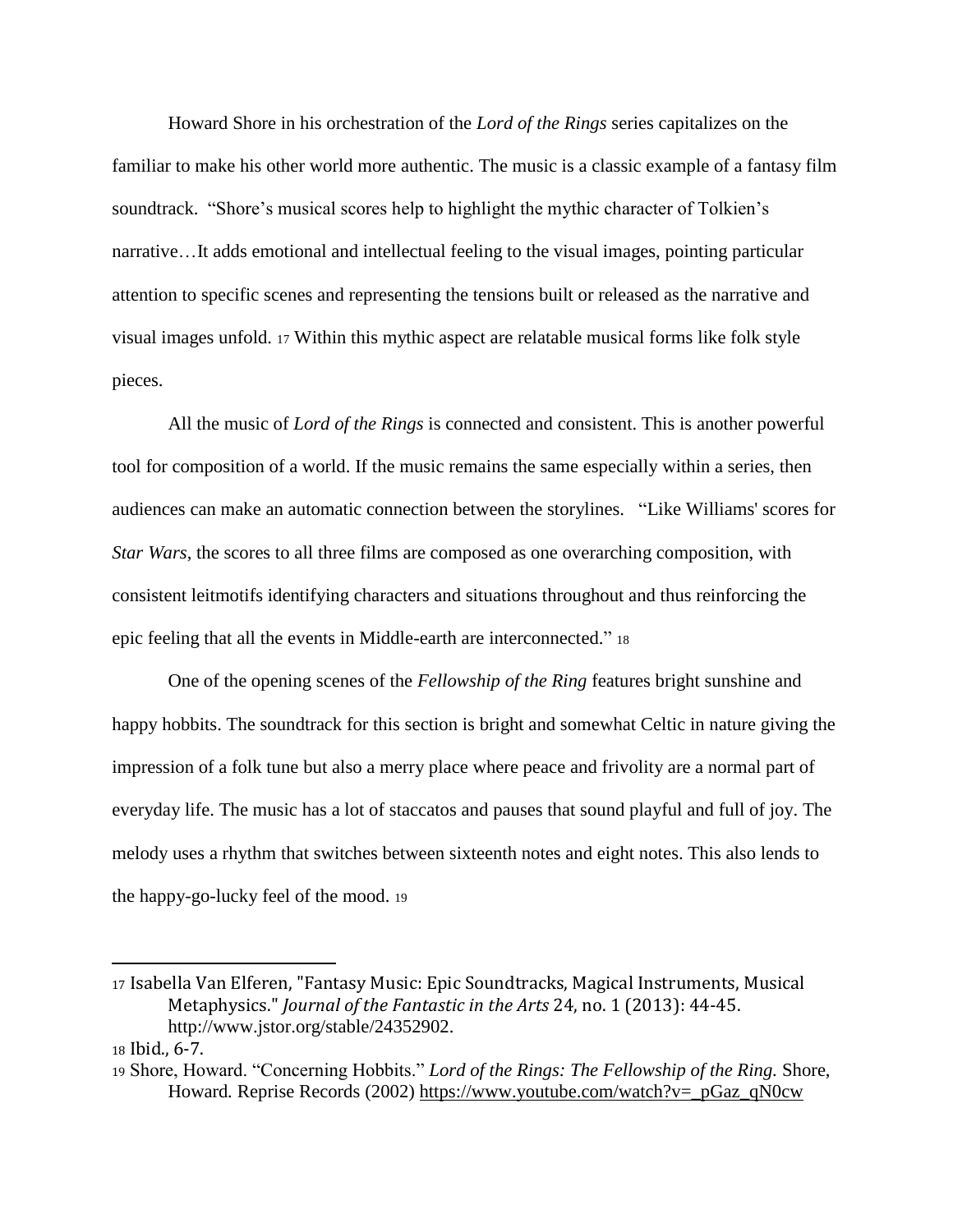In fact, the fantasy world in the *Lord of the Rings* is so well established that each location has its own theme and therefore, its own emotion for the audience to associate with the people there. These distinct sounds are the result of specific instrument choices for each location. Shire sound is decidedly Celtic achieved by the tin whistle which has a long association with Celtic culture in movies. The Shire is also very folk-like which is accomplished with the sounds of the fiddle and the accordion.

Mordor is the exact opposite. Pounding low drums and sharp chromatic repetitions on strings as well as screams and forte dynamics create the sounds of chaos, pain, and evil. Rohan is the lonely kingdom of the conflicted king Théoden. Its territory stretches out of vast green hills and plains. This open iconic sound is played by the Hardanger fiddle. This Norwegian instrument is similar to violin except it has eight or nine strings; four stacked on top of the other ones. The bottom sympathetic strings vibrate when the top strings are played creating a distinct, open, resonant sound. Lastly, the two elf realms of Rivendell and Lothlorien are musically distinct from one another. Rivendell uses clarinets and strings to form lush consonant melodies that sound like romantic composers and Lothlorien features tremolo on the violins, low instruments like tubas as well as the high ethereal, voices of the choir reminiscent of the Gregorian chants of the Renaissance. <sup>20</sup>

Fantasy movies aren't the only genres of movie that use music to set the mood. Every movie uses music to bring the audience into a time period. And the music doesn't always have to be composed for the particular film. Period movies often employ classical music to set the tone for their characters. Jane Austen adaptations like *Pride and Prejudice*, movies about specific

 $\overline{\phantom{a}}$ 

<sup>20</sup> Isabella Van Elferen, "Fantasy Music: Epic Soundtracks, Magical Instruments, Musical Metaphysics." *Journal of the Fantastic in the Arts* 24, no. 1 (2013): 7-8. http://www.jstor.org/stable/24352902.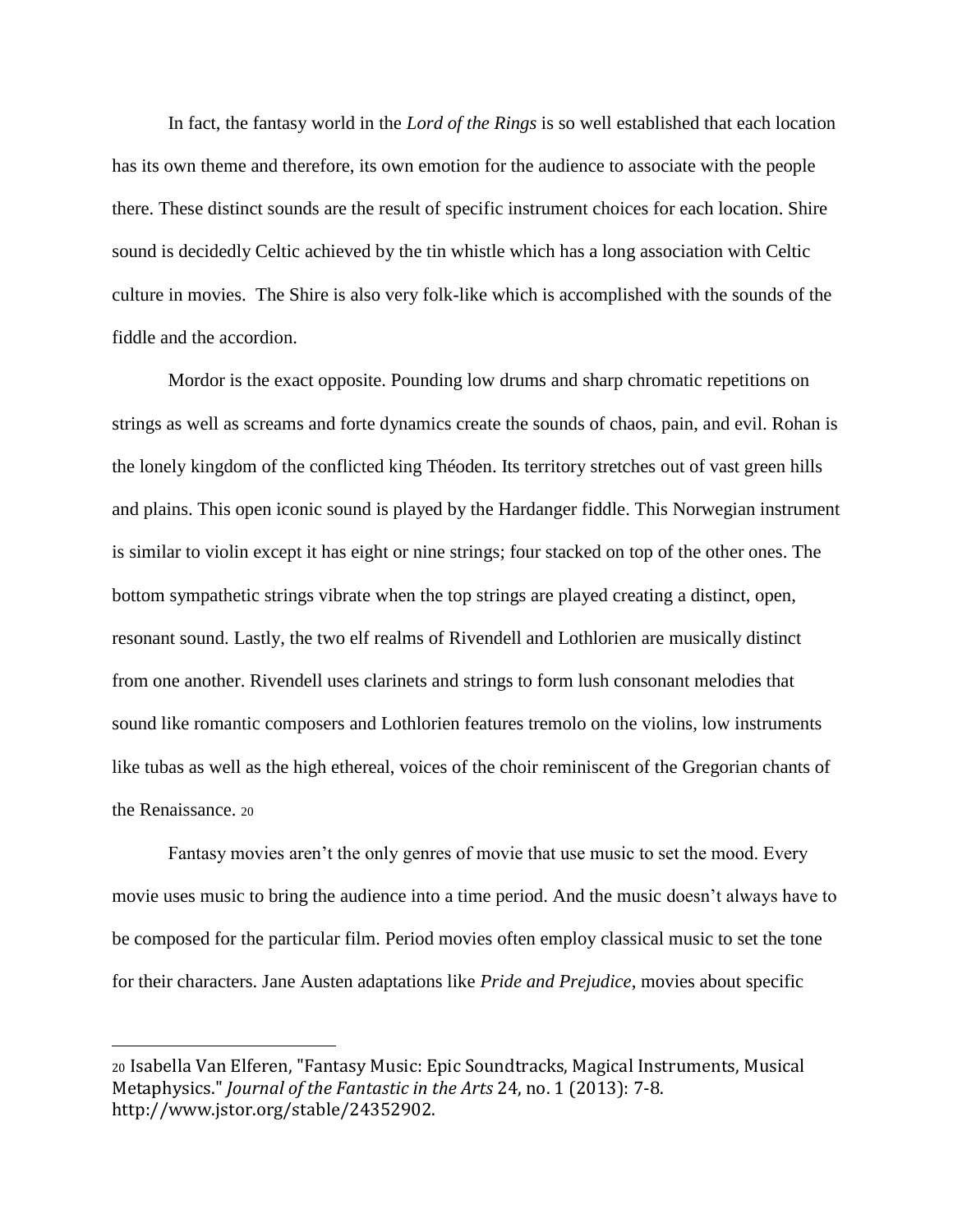composers, and movies where the characters are supposed to be high society will use classical music to set a mood of sophistication. Modern movies are not exempt from this trend; classic songs like Beethoven's Piano Sonata No. 14 *(*"Moonlight Sonata"*)* and other slower classical songs are used to set the mood for funerals. Carl Orff's, "O Fortuna" from *Carmina Burana* is used to add intensity and drama to many movie scenes including the 1992 film *The Last of the Mohicans,* the 1994 film trailer for *Léon the Professional,* and 2003 movie *Cheaper by the Dozen*. Classical music is everywhere and most Americans know pieces like *The Ride of the Valkyries, The Blue Danube, Atmospheres,* And *Eine kleine Nachtmusik* because of movies. <sup>21</sup>

Movie music enhances moods and characters so well that certain sounds have a permanent association with them regardless of whether or not they are accurate. "We all know what 'Indian music,' battle music and romance music sound like in the movies; we know that a standard forties film will choose to introduce its seductress on the screen by means of a sultry saxophone playing a Gershwinesque melody…music, cultural codes of music are interdependent with cinematic codes. "Indian music," battle music, romance music, and seductress music have all been codified by the viewing experience." <sup>22</sup>

One thing that has a very iconic sound in movies is war. War is intense and the music often portrays this. Low drums start with a pounding rhythm usually sixteenth notes. There is a driving melody played on the strings and on top, a slower melody is often overlapped also played by strings. These forces create a sound that is iconic for movie wars. In *Hacksaw Ridge* this underlying driving melody is thirty-second notes playing Ray-Fa-Mi-So (E, G, F-sharp, A) in D major repeated over and over again as the quarter-note melody of La-Fa-So-Do-Ti-So-La (B, G,

 $\overline{\phantom{a}}$ 

<sup>21</sup> Melanie Lowe, "Claiming Amadeus: Classical Feedback in American Media." *American Music* 20, no. 1 (2002): 102-19. doi:10.2307/3052244. <sup>22</sup> Ibid., 106 -107.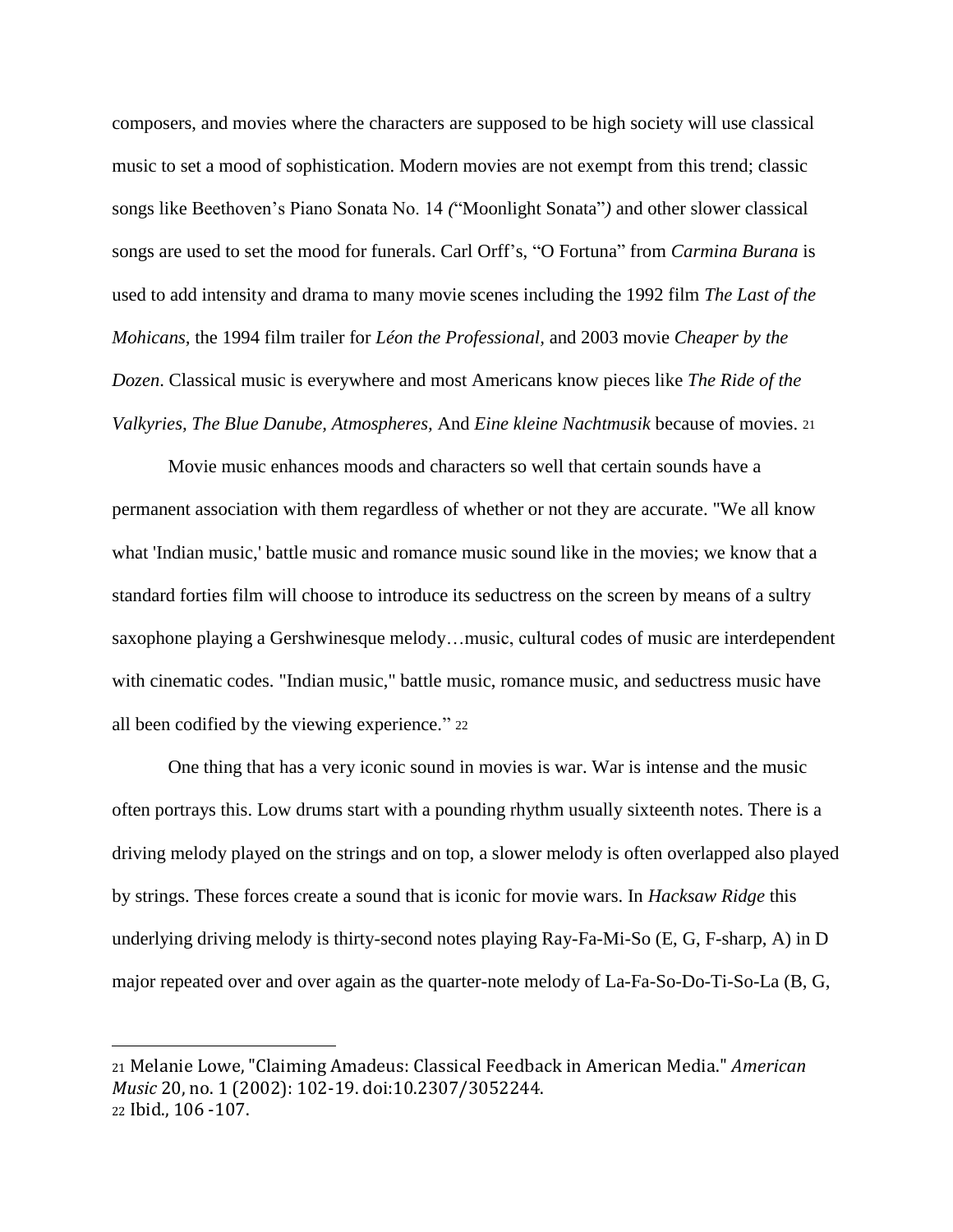A, D, C-sharp, A, B) plays over the top also in D major**.<sup>23</sup>** Almost this exact same melodic pattern can be seen in a very different war sequence. "The Battle" from the *Lion the Witch and the Wardrobe* has a very similar driving melody to the one in *Hacksaw Ridge*. This time the driving melody is Do-May-Do-May-Do-May-Ray-Fa (C, E-flat, C, E-flat, C, E-flat, D, F) sixteenth notes rhythm played by low the strings. The overarching melody is more complicated Do-Ray-May-Do-Ray-May-So-Fa-So-Tay- Fa (C, D, E-flat, C, D, E-flat, G, F, G, B-flat, F). <sup>24</sup> This time, the song is in they key of C minor. This melody then repeats again in F minor. Even though these are very different movies, in different key, the driving melody is nearly identical aurally. There is one difference that is quite stark. *Narnia* uses another common device for war; a choir. Choirs are used in movies to aid in the intensity of scenes, to be part of church services, and to be holiday, and funeral music.

Key signatures often set the mood as well. While there are exceptions, minor keys are usually used to portray sadness, melancholy, and loneliness and major keys represent happiness, joy, and thriving. These associations are not necessarily accurate to real life but because of films, they are expected.

It is undeniable that music has an impact on its viewers. Sometimes the complete absence of music, the established and expected norm, can also be a very effective film technique. Nor is it necessarily true that movies need music in order to be enjoyable. There are the occasional films, which enjoy wide success despite having little to no soundtrack. One of the most famous movies

<sup>23</sup> Rupert Gregson-Williams, "Rescue Continues." *Hacksaw Ridge:* Rupert Gregson-Williams, Abbey Road Studios (2016)<https://www.youtube.com/watch?v=nF1VSpXNvfM>

<sup>24</sup> Harry Gregson-Williams, "The Battle." *Chronicles of Narnia: The Lion the Witch and the Wardrobe*, Harry Gregson-Williams, Andrew Adamson, Mike Elizondo, Walt Disney Records, (2005) [https://www.youtube.com/watch?v=f\\_sMuo8Lujg](https://www.youtube.com/watch?v=f_sMuo8Lujg)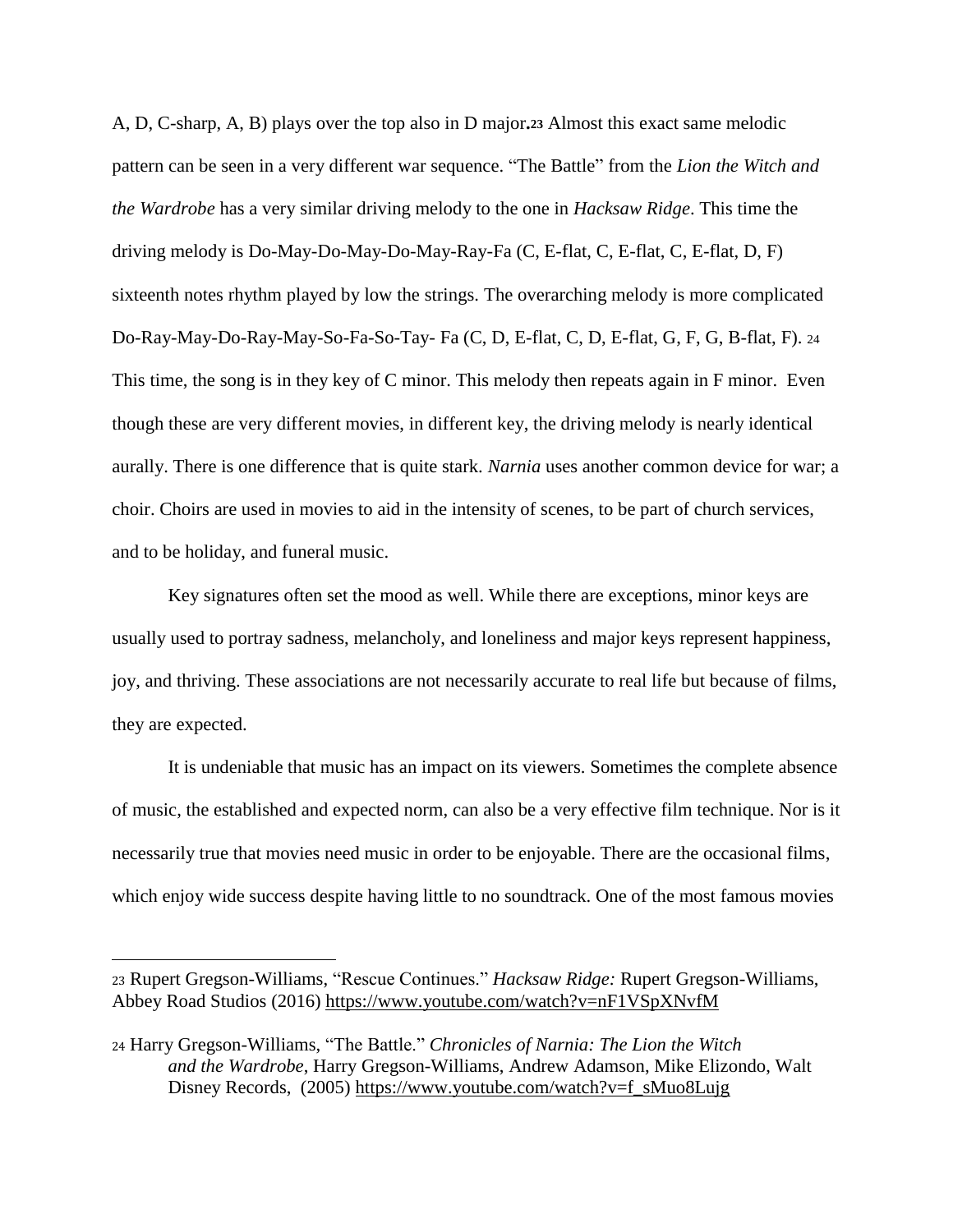to do this was the Alfred Hitchcock film *The Birds.* This film uses sound effects, not music, to convey the story. *The Birds* does have two songs that characters play or sing but other than this diegetic music there is no soundtrack. Nevertheless, the movie is compelling and the story clear. Many people have a fear of birds because of this movie and that fear is not rooted in music. The 2004 American drama *Keane* is entirely without a score. The drama of the plot is portrayed in other ways than through music.

Having movies without a score is not uncommon for other countries. In America however, this is very abnormal and often intimidating for an audience. It is interesting to note that a lot of the American films without music are horror movies or psychological thrillers. "But for the western audience, accustomed to the music of the organ or the orchestra, the absence of music would, I am certain, prove ominous and even terrifying. Moreover, profound silence demands too much of the human species, western style." <sup>25</sup>

Even when there is a soundtrack, movies do sometimes choose to employ silence to enhance drama instead of music. Music and voices give way to silence in the aftermath of bombs in movies like the *Hunger Games*. At the height of drama when two characters are being separated, audio is often muted and the camera focuses on the faces of the actors. When a character is seriously injured, when there is a serious accident or a death, or when a character is under the influence of some force of evil there is often a lack of music. This last use for silence is present in the *Lord of the Rings* trilogy. When Frodo is under the influence of the ring, there is often silence or only the sound of his heartbeat instead of the music that is otherwise so prominent in this series. Grief, shock, and extreme sadness are also the emotions of silence.

 $\overline{\phantom{a}}$ 

<sup>25</sup> Harry Alan Potamkin. "Music and the Movies." *The Musical Quarterly* 15, no. 2 (1929): 281. http://www.jstor.org/stable/738355.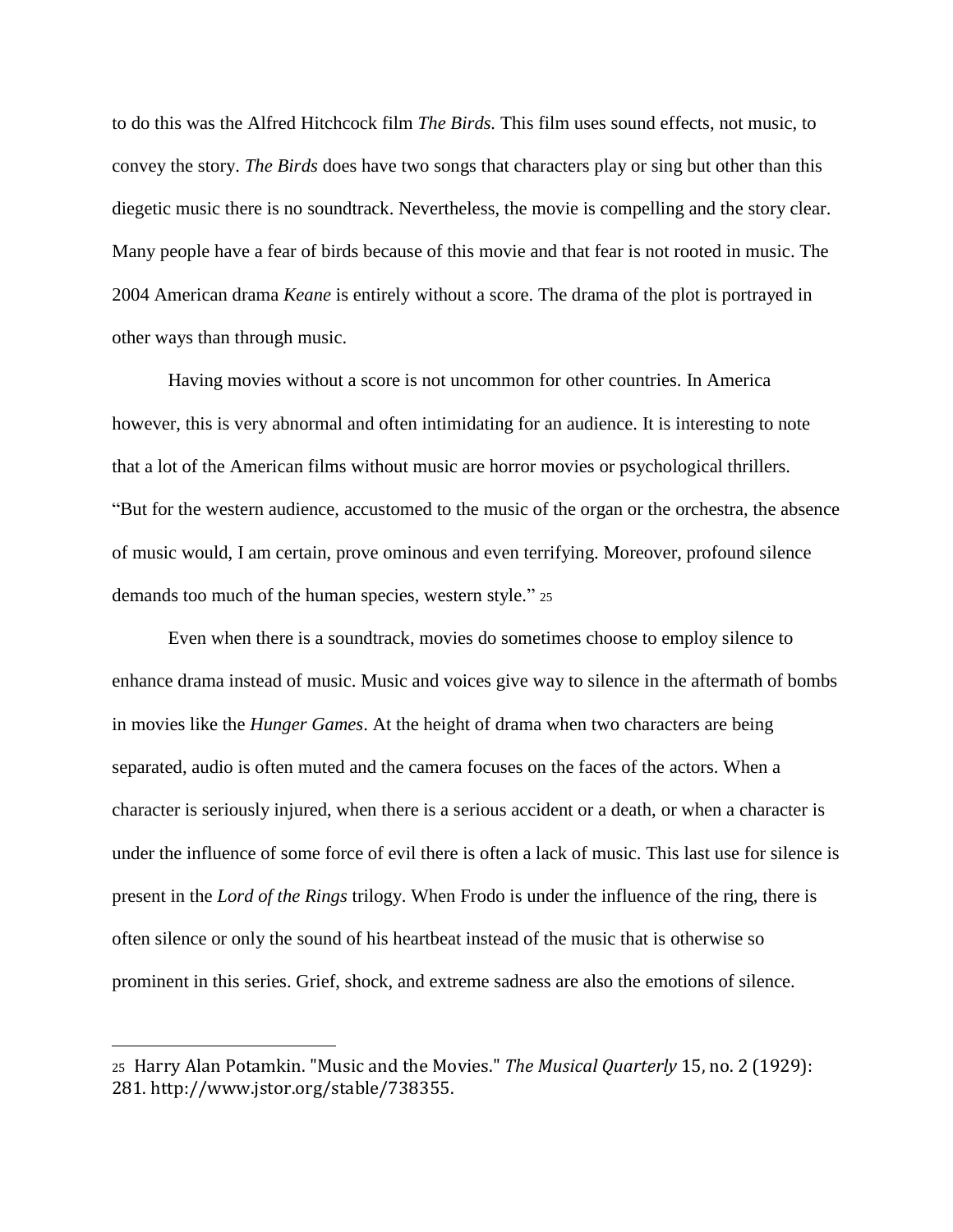The last thing silence is used for is right before the occurrence of something dramatic. Sometimes, characters witness a disaster, like a car crash, death of another character, as it is coming and things warp into slow motion as all sounds cut out of the movie. Dramatic events can also be happy. Baseball films often mute music when a character hits the much-needed winning homerun and everyone is waiting to see if the ball will leave the ball park or not. Other times, when characters are in high stress situations and cannot concentrate, all movie sounds are silenced for a few seconds till the character can focus again or something happens to the character that triggers a response. In a war scene, for example, the "trigger" to respond would occur when someone fires a weapon. Each time there is movie silence the "trigger" will not only cue the character to action but also the soundtrack to begin again.

Silence is the held breath of cinema. This is a powerful tool. It conveys volumes without the need for dialogue or the proper soundtrack. But, like anything, it must be used sparingly; otherwise its potency is lost. That is one of the main differences between music and silence. Music can convey a lot of different things and effect many different moods from viewers. It is difficult, though not impossible, to overuse music as a media device. However, if too much silence is used in a movie, that also has a soundtrack, it becomes pointless and artificial.

If all this is true, is music something that movies cannot do without in order to be effective? No, there are plenty of examples of successful movies and effective films without music. Still, music has a profound impact on moviegoers. If music were imperative, there would be no way for those who can't hear to enjoy movies but if it were totally absent from film, many people would become antsy and uncomfortable.

Movie music helps to drive human emotions to certain levels at the right time for the best possible reactions to important film moments. In America, we are a culture so immersed in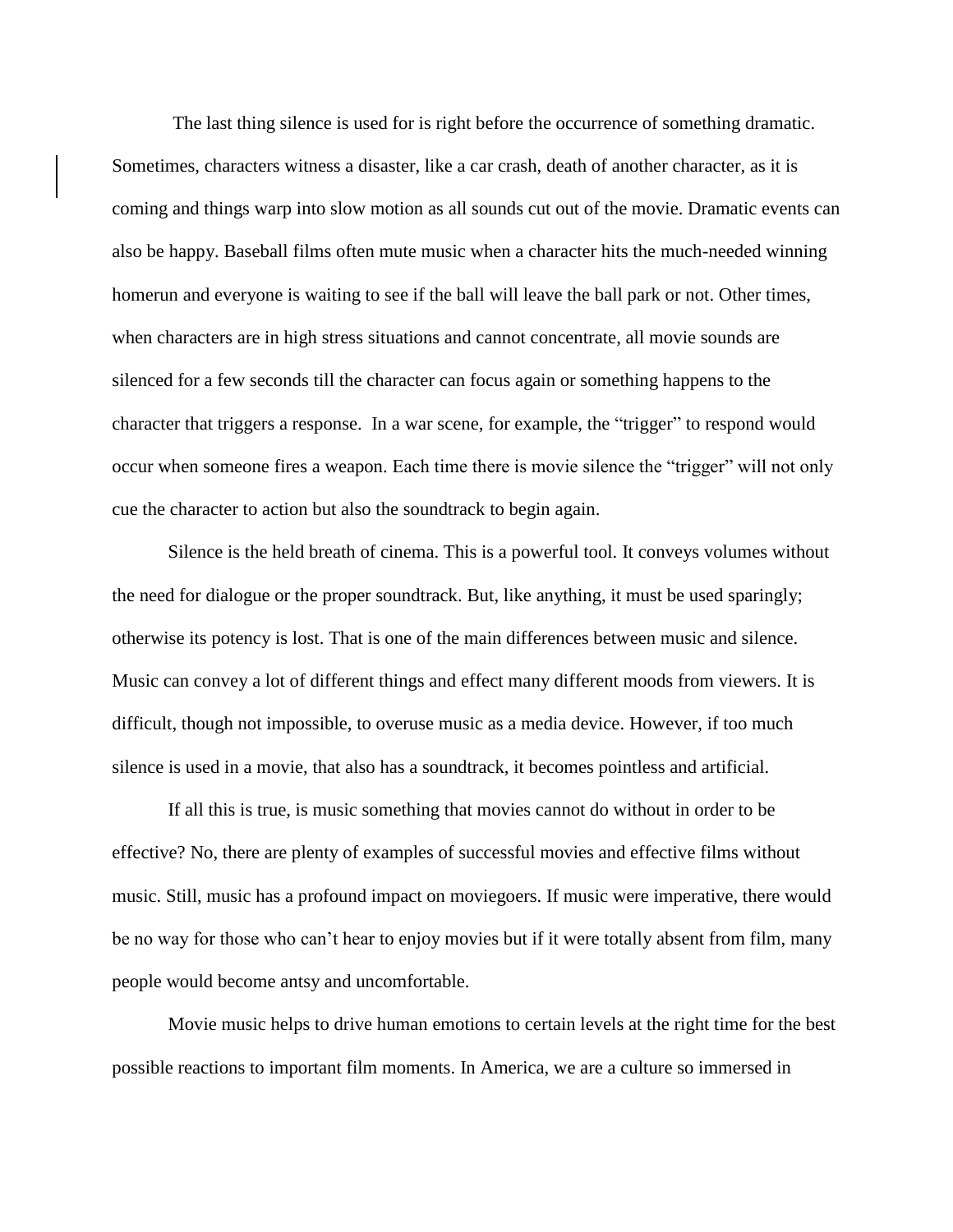music that when music is incorporated into films it doesn't seem strange to us. Music is, in fact, the perfect background sound for movies because it is extremely versatile and can be custom composed for a myriad of situations.

It is undeniable that music has a significant impact on movie viewers. Music has the ability to portray volumes with simple elements like chords, keys, and rhythms. It sets moods, explains emotions, and brings other worlds to life. An effective soundtrack can mean the difference between the success and detriment of any cinema graphic narrative. Music has a power that is unexplainable. "Where words fail, music speaks." Hans Christian Andersen once said. Indeed, music is the breath of the American movie. Without it, movies are lifeless.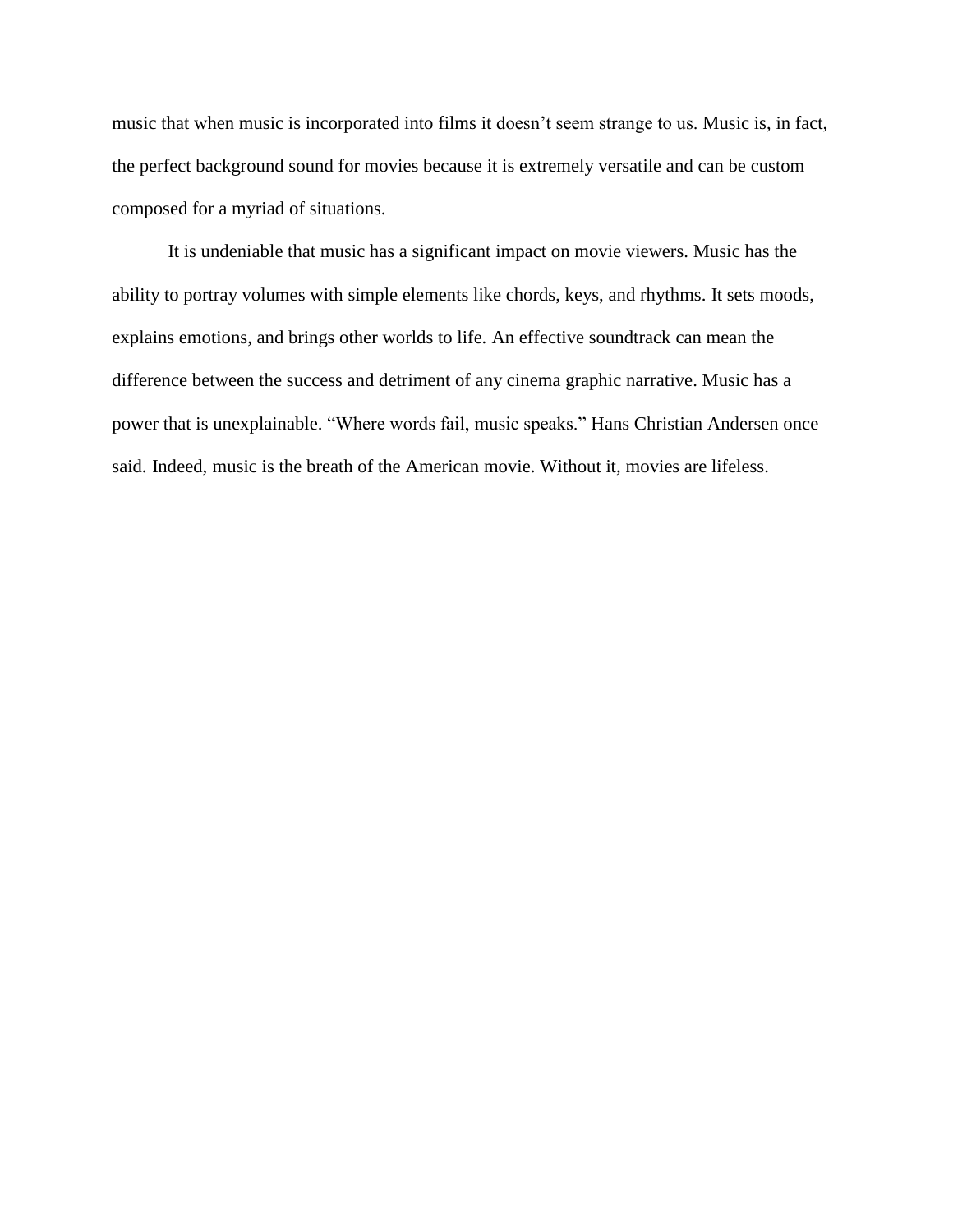## **Bibliography**

- Boltz, Marilyn G. "Musical Soundtracks as a Schematic Influence on the Cognitive Processing of Filmed Events." *Music Perception: An Interdisciplinary Journal* 18, no. 4 (2001): 427- 54. doi:10.1525/mp.2001.18.4.427.
- Boltz, Marilyn G., Brittany Ebendorf, and Benjamin Field. "Audiovisual Interactions: The Impact of Visual Information on Music Perception and Memory." *Music Perception: An Interdisciplinary Journal 27*, no. 1 (2009): 43-59. doi:10.1525/mp.2009.27.1.43.
- Caps John. "Soundtracks 101: Essential Movie Music: A Listeners Guide." *Film Comment* 39, no. 6 (2003): 31-49. http://www.jstor.org/stable/43406259.
- Green, Jessica. "Understanding the Score: Film Music Communicating to and Influencing the Audience." *The Journal of Aesthetic Education* 44, no. 4 (2010): 81-94. doi:10.5406/jaesteduc.44.4.0081.
- Gregson-Williams, Harry. "The Battle." *Chronicles of Narnia: The Lion the Witch and the Wardrobe*. Gregson-Williams, Harry., Adamson, Andrew., Elizondo, Mike., Walt Disney Records (2005) [https://www.youtube.com/watch?v=f\\_sMuo8Lujg](https://www.youtube.com/watch?v=f_sMuo8Lujg)
- Gregson-Williams, Harry "A Narnia Lullaby" *Chronicles of Narnia: The Lion the Witch and the Wardrobe*. Gregson-Williams, Harry., Adamson, Andrew., Elizondo, Mike., Walt Disney Records (2005)<https://www.youtube.com/watch?v=QT9FovJxMQg>
- Gregson-Williams, Harry "Lucy Meets Mr. Tumnus" *Chronicles of Narnia: The Lion the Witch and the Wardrobe*. Gregson-Williams, Harry., Adamson, Andrew., Elizondo, Mike., Walt Disney Records (2005)<https://www.youtube.com/watch?v=9HSrMpFQkpM>
- Gregson-Williams, Harry "Algiers Ferry." *Déjà vu:* Hollywood Records, Touchstone Pictures, Jerry Bruckheimer films, and Scott Free Productions (2006) <https://www.youtube.com/watch?v=IeYwtUVkgUY>

Gregson-Williams, Rupert. "Rescue Continues." *Hacksaw Ridge:* Gregson-Williams, Rupert. Abbey Road Studios (2016)<https://www.youtube.com/watch?v=nF1VSpXNvfM>

Innes-Ker, Åse. "Music & the Moving Image." 8 no. 2 (2015): 58-68.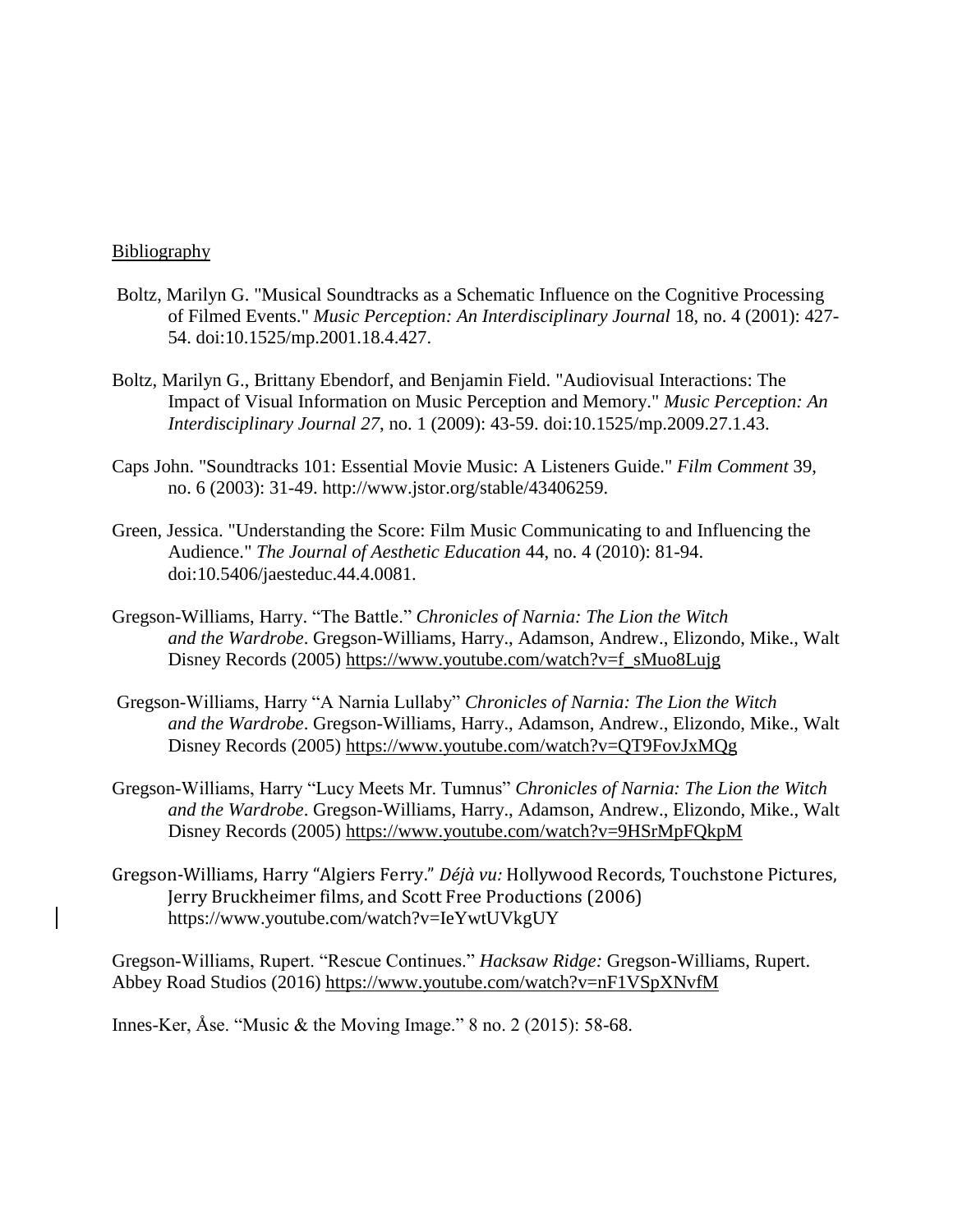- Jorgensen, Estelle R. "Music, Myth, and Education: The Case of *The Lord of the Rings* Film Trilogy." *The Journal of Aesthetic Education* 44, no. 1 (2010): 44-57. doi:10.5406/jaesteduc.44.1.0044.
- Lowe, Melanie. "Claiming Amadeus: Classical Feedback in American Media." *American Music* 20, no. 1 (2002): 102-19. doi:10.2307/3052244.
- Nosal, Andrew P.; Keenan, Elizabeth A.; Hastings, Philip A.; Gneezy, Ayelet. Plos One, 11, no. 8 (2016: 1-15. DOI:10.1371/journal.pone.0159279.
- O'Toole, Lawrence. "Moving Music." *Film Comment* 17, no. 5 (1981): 13-20. http://www.jstor.org/stable/43452935.
- Paulus, Irena. "Stanley Kubrick's Revolution in the Usage of Film Music: *2001: A Space Odyssey* 1968." *International Review of the Aesthetics and Sociology of Music* 40, no. 1 (2009): 99-127. http://www.jstor.org/stable/25594489.
- Paulus, Irena. "Williams versus Wagner or an Attempt at Linking Musical Epics." *International Review of the Aesthetics and Sociology of Music* 31, no. 2 (2000): 153-84. doi:10.2307/3108403.
- Potamkin, Harry Alan. "Music and the Movies." *The Musical Quarterly* 15, no. 2 (1929): 281- 96. http://www.jstor.org/stable/738355.
- Rédei, Anna C. "Music & the Moving Image", 8, no. 2 (2015): 81-86.
- Schwartz, Lloyd. "Movie Tunes." *Salmagundi*, no. 148/149 (2005): 211-22. http://www.jstor.org/stable/40549755.
- Shore, Howard. "Concerning Hobbits." *Lord of the Rings: The Fellowship of the Ring.* Shore, Howard*.* Reprise Records (2002) [https://www.youtube.com/watch?v=\\_pGaz\\_qN0cw](https://www.youtube.com/watch?v=_pGaz_qN0cw)
- Shore, Howard. "In Dreams." *Lord of the Rings: The Fellowship of the Ring.* Shore, Howard Reprise Records (2002) [https://www.youtube.com/watch?v=Ha-FS\\_CHmGw](https://www.youtube.com/watch?v=Ha-FS_CHmGw)
- Tan, Siu-Lan, Spackman, Matthew P., and Bezdek, Matthew A. "Viewers' Interpretations of Film Characters' Emotions: Effects of Presenting Film Music Before or After a Character Is Shown." *Music Perception: An Interdisciplinary Journal* 25, no. 2 (2007): 135-52. doi:10.1525/mp.2007.25.2.135.
- Van Elferen, Isabella. "Fantasy Music: Epic Soundtracks, Magical Instruments, Musical Metaphysics." *Journal of the Fantastic in the Arts* 24, no. 1 (2013): 4-24. http://www.jstor.org/stable/24352902.
- Williams, John. "Imperial March" *Star Wars: The Empire Strikes Back.* Lucas, George. RSO Records (1980)<https://www.youtube.com/watch?v=-bzWSJG93P8>